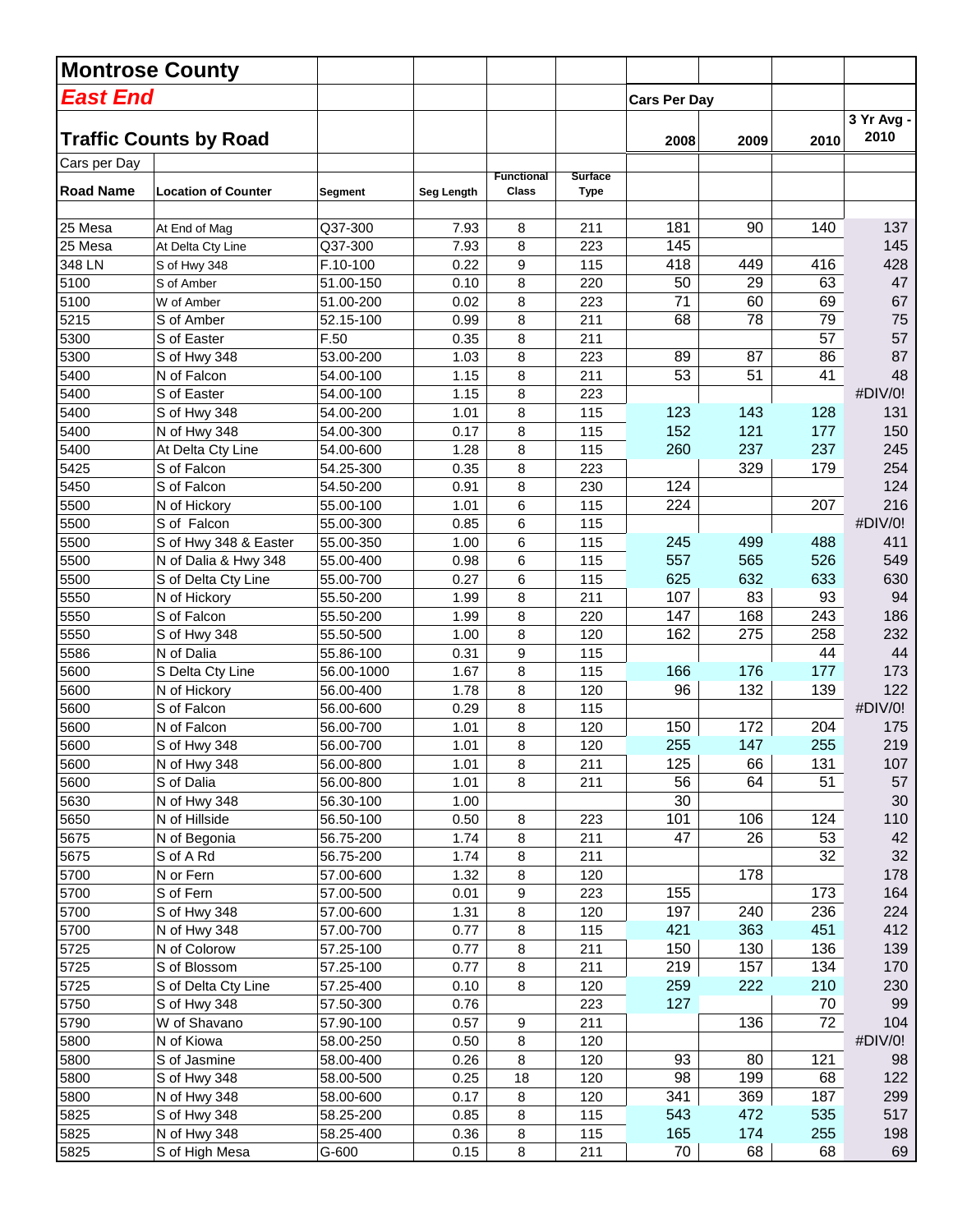|                  | <b>Traffic Counts by Road</b> |                        |            |                   |                |      | 2009 |      | 3 Yr Avg -<br>2010 |
|------------------|-------------------------------|------------------------|------------|-------------------|----------------|------|------|------|--------------------|
|                  |                               |                        |            |                   |                | 2008 |      | 2010 |                    |
| Cars per Day     |                               |                        |            | <b>Functional</b> | <b>Surface</b> |      |      |      |                    |
| <b>Road Name</b> | <b>Location of Counter</b>    | <b>Segment</b>         | Seg Length | Class             | <b>Type</b>    |      |      |      |                    |
| 5850             | S of Jig                      | 58.50-100              | 0.50       | 6                 | 115            | 409  | 389  | 418  | 405                |
| 5850             | N of Jig                      | 58.50-200              | 0.52       | 6                 | 115            | 543  | 527  | 506  | 525                |
| 5850             | N of Jasmine                  | 58.50-300              | 0.97       | 8                 | 115            | 187  | 193  | 251  | 210                |
| 5875             | N of Spring Creek             | 58.75-100              | 0.61       | 6                 | 115            | 440  | 557  | 498  | 498                |
| 5880             | W of Jig                      | 58.80-225              | 0.30       | 6                 | 223            | 81   | 57   | 87   | 75                 |
| 5880             | S of Ida                      | 58.80-200              | 1.09       | 8                 | 223            | 150  | 124  | 98   | 124                |
| 5885             | N of Spring Creek             | 58.85-100              | 0.11       | 18                | 211            |      |      |      | #DIV/0!            |
| 5900             | N of Banner                   | 59.00-500              | 0.98       | 8                 | 211            | 45   | 57   | 33   | 45                 |
| 5900             | S of Amber                    | 59.00-500              | 0.98       | 8                 | 211            |      |      |      | #DIV/0!            |
| 5910             | N of Maple Grove              | 59.01-100              | 0.14       | 18                | 211            | 88   |      | 36   | 62                 |
| 5945             | S of Carnation                | 59.45-600              | 0.09       | 18                | 115            | 128  |      |      | 128                |
| 5950             | N of Maple Grove              | 59.50-100              | 0.16       | 8                 | 211            | 94   | 154  | 131  | 126                |
| 5950             | 5 mi S of LaSalle             | 59.50-300              | 1.45       |                   | 211            | 44   |      |      | 44                 |
| 5950             | W of 5975                     | 59.50-200              | 1.58       | 8                 | 211            | 376  | 71   | 88   | 178                |
| 5975             | S of Jig                      | 59.75-300              | 0.45       | 6                 | 120            | 262  | 290  | 385  | 312                |
| 6000             | N of Oak Grove                | 60.00-100              | 0.39       | 8                 | 211            | 81   | 78   |      | 80                 |
| 6000             | N of Amber @ Cnty Line        | 60.00-1000             | 0.33       | 8                 | 223            | 176  | 169  | 146  | 164                |
| 6000             | S of Spring Creek             | 60.00-300              | 0.62       | 8                 | 115            | 161  | 185  | 133  | 160                |
| 6000             | N of Spring Creek             | 60.00-400              | 0.49       | 8                 | 115            | 376  | 372  | 398  | 382                |
| 6000             | S of Maple Grove              | 60.00-450              | 0.51       | 8                 | 115            | 372  |      |      | 372                |
| 6000             | N of Maple Grove              | 60.00-500              | 0.24       | 8                 | 211            | 58   |      | 72   | 65                 |
| 6000             | N of David                    | 60.00-550              | 0.76       | 8                 | 120            |      | 540  | 424  | 482                |
| 6000             | S of Carnation                | 60.00-600              | 1.04       | 8                 | 120            | 439  | 437  | 393  | 423                |
| 6000             | N of Carnation                | 60.00-800              | 0.92       | 8                 | 223            | 516  | 573  | 290  | 460                |
| 6000             | S of Banner                   | 60.00-800              | 0.92       | 8                 | 211            |      |      |      | #DIV/0!            |
| 6025             | N of Gunnison                 | 60.25-100              | 0.78       | 9                 | 223            | 79   | 89   | 128  | 99                 |
| 6025             | W of Hwy 50                   | 60.25-100              | 0.78       | 18                | 223            | 32   | 42   | 84   | 53                 |
| 6025             | E of Hwy 50                   | 60.25-200              | 0.24       | 18                | 223A           |      | 64   | 79   | 72                 |
| 6030             | S of Oak Grove                | 60.38-200              | 0.23       | 18                | 223A           | 135  | 153  | 149  | 146                |
| 6050             | S of Spring Creek             | 60.50-100              | 0.50       | 18                | 211            |      |      |      | #DIV/0!            |
| 6055             | S of Falcon                   | 60.55-100              | 0.25       |                   | 211            | 42   |      |      | 42                 |
| 6075             | E of Hwy 50                   | 60.75-100              | 0.23       | 18                | 115            |      |      |      | #DIV/0!            |
| 6075             | N of Hillsdale                |                        | 0.23       | 18                |                | 897  | 588  | 581  | 689                |
| 6075             |                               | 60.75-100<br>60.75-150 | 0.15       | 18                | 115            |      |      |      | #DIV/0!            |
| 6075             | S of Gunnison                 | 60.75-200              |            |                   | 115            | 553  | 501  |      | 508                |
|                  | N of Gunnison                 |                        | 0.18       | 8                 | 115            |      |      | 471  |                    |
| 6075             | S of Falcon                   | 60.75-300              | 1.32       | 8                 | 115            | 398  | 438  | 365  | 400                |
| 6075             | N of Falcon                   | 60.75-400              | 0.75       | 8                 | 115            | 427  | 484  | 203  | 371                |
| 6075             | S of East Mesa                | 60.75-400              | 0.75       | 8                 | 115            |      |      |      | #DIV/0!            |
| 6075             | N of East Mesa                | 60.75-500              | 0.50       | 8                 | 115            |      | 168  |      | 168                |
| 6075             | S of David                    | 60.75-500              | 0.50       | 8                 | 115            | 233  |      | 174  | 204                |
| 6075             | N of David                    | 60.75-600              | 0.79       | 18                | 211            |      |      |      | #DIV/0!            |
| 6075             | N of Jay Jay                  | 61.00-500              | 0.65       | 8                 | 223            | 129  | 70   | 163  | 121                |
| 6075             | W of Hwy 50                   | 61.00-700              | 0.32       | 8                 | 223            | 173  | 137  | 201  | 170                |
| 6085             | S of Gunnison                 | 60.85-200              | 0.14       | 9                 | 211            | 31   | 73   | 107  | 70                 |
| 6095             | S of Gunnison                 | 60.95-200              | 0.14       | 9                 | 211            | 18   | 35   | 24   | 26                 |
| 6100             | N of Oak Grove-cutoff         | 61.00-100              | 0.41       | 8                 | 115            |      | 275  |      | 275                |
| 6100             | S of Spring Creek             | 61.00-150              | 0.50       | 8                 | 115            | 378  | 396  | 446  | 407                |
| 6100             | S of LaSalle                  | 61.00-400              | 0.35       | 8                 | 115            | 526  | 367  | 205  | 366                |
| 6100             | N of LaSalle                  | 61.00-450              | 0.50       | 9                 | 223            | 290  | 227  | 366  | 294                |
| 6100             | N of Oak Grove                | 61.00-50               | 0.10       | 8                 | 115            | 314  |      | 304  | 309                |
| 6100             | N of Hwy 90                   | 61.10-100              | 1.20       | 8                 | 223            | 143  | 117  | 131  | 130                |
| 6100             | S of Oak Grove                | 61.10-100              | 1.20       | 8                 | 223            | 206  | 181  | 323  | 237                |
| 6125             | N of East Mesa                | 61.25-220              | 0.57       | 8                 | 210            |      | 81   |      | 81                 |
| 6125             | S of David                    | 61.25-220              | 0.57       | 8                 | 211            | 93   |      | 71   | 82                 |
| 6125             | S of Spring Creek             | 61.25-50               | 0.25       | 18                | 120            | 106  |      | 120  | 113                |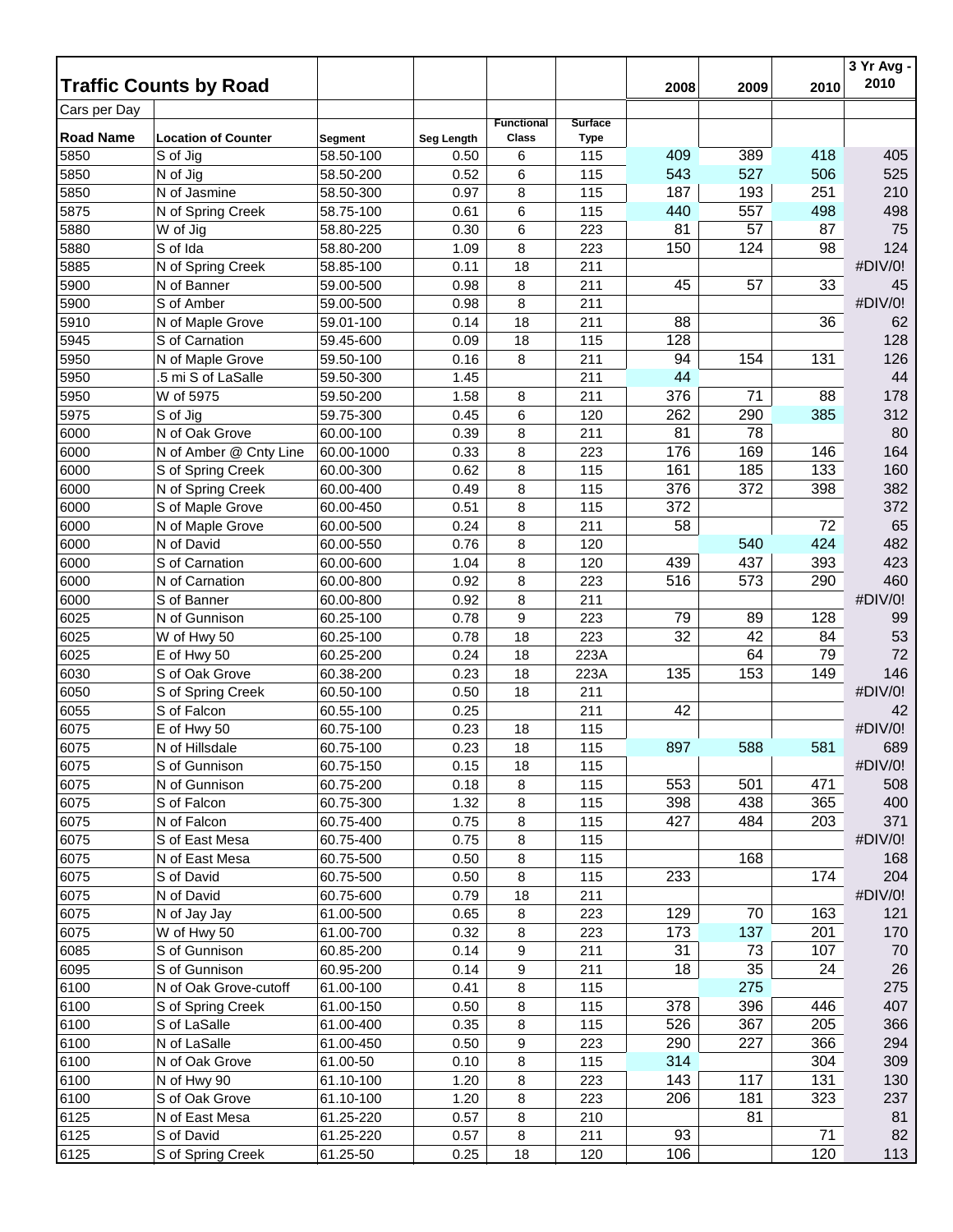|                  |                                     |             |              |                          |                |       |       |       | 3 Yr Avg -<br>2010 |
|------------------|-------------------------------------|-------------|--------------|--------------------------|----------------|-------|-------|-------|--------------------|
|                  | <b>Traffic Counts by Road</b>       |             |              |                          |                | 2008  | 2009  | 2010  |                    |
| Cars per Day     |                                     |             |              | <b>Functional</b>        | <b>Surface</b> |       |       |       |                    |
| <b>Road Name</b> | <b>Location of Counter</b>          | Segment     | Seg Length   | Class                    | <b>Type</b>    |       |       |       |                    |
| 6130             | N of Spring Creek                   | 61.30-100   | 0.25         | 8                        | 115            | 455   | 580   | 533   | 523                |
| 6150             | N of Gunnison                       | 61.50-100   | 1.00         | 8                        | 120            |       |       | 264   | 264                |
| 6150             | S of Falcon                         | 61.50-150   | 0.51         | 8                        | 120            | 223   | 286   | 419   | 309                |
| 6150             | N of Falcon                         | 61.50-200   | 0.77         | 8                        | 120            | 139   | 197   | 149   | 162                |
| 6160             | S of Spring Creek                   | 61.54-100   | 0.27         | 18                       | 211            | 63    | 83    | 78    | 75                 |
| 6165             | S of Spring Creek                   | 61.70-100   | 0.26         | 18                       | 211            | 66    | 49    | 70    | 62                 |
| 6175             | N of Spring Creek                   | 61.75-100   | 0.25         | 8                        | 120            | 713   | 423   | 655   | 597                |
| 6175             | S of LaSalle                        | 61.75-400   | 1.08         | 8                        | 120            | 603   | 313   | 486   | 467                |
| 6200             | S of Spring Creek                   | 62.00-250   | 0.21         | 8                        | 115            | 739   | 618   | 738   | 698                |
| 6300             | S of LaSalle Rd                     | 62.00-300   | 0.28         | 8                        | 211            |       |       | 62    | 62                 |
| 6200             | N of Jay Jay                        | 62.00-400   | 0.50         | 8                        | 115            | 266   | 245   | 259   | 257                |
| 6200             | N of Oak Grove                      | 62.00-50    | 0.31         | 8                        | 115            | 345   | 304   |       | 325                |
| 6200             | N of David                          | 62.00-700   | 0.75         | 8                        | 211            | 187   | 132   | 167   | 162                |
| 6200             | N of Carnation                      | 62.00-900   | 3.16         | 9                        | 211            | 136   | 133   | 149   | 139                |
| 6200             | N of Popular                        | 62.10-100   | 1.25         | $\overline{7}$           | 223            | 75    | 65    | 68    | 69                 |
| 6200             | S of Hwy 90                         | 62.10-100   | 1.25         | $\overline{7}$           | 223            | 145   | 178   | 152   | 158                |
| 6215             | N of Spring Creek                   | 62.15-100   | 0.73         | 18                       | 115            | 294   | 236   | 241   | 257                |
| 6225             | NE of Hwy 50 Frontage               | 62.25-150   | 0.09         | 18                       | 211            | 132   | 149   | 183   | 155                |
| 6250             | N of Popular                        | 62.50-100   | 0.57         | $\boldsymbol{7}$         | 115            |       |       |       | #DIV/0!            |
| 6250             | N of Pearl                          | 62.50-200   | 0.30         | $\overline{\mathcal{I}}$ | 115            | 436   |       |       | 436                |
| 6250             | S of Hwy 90                         | 62.50-500   | 0.30         | $\overline{\mathcal{I}}$ | 115            | 844   | 848   | 826   | 839                |
| 6250             | N of Jig                            | 62.50-600   | 0.28         | 18                       | 115            | 122   | 119   | 120   | 120                |
| 6275             | S of Ohlm                           | 62.82-100   | 0.17         | 18                       | 223            | 115   | 121   | 233   | 156                |
| 6280             | S of Hwy 90                         | 62.80-100   | 0.28         | 18                       | 223            | 96    | 145   | 74    | 105                |
| 6290             | S of Oak Grove                      | 62.95-100   | 0.36         | 18                       | 223            | 130   | 74    | 72    | 92                 |
| 6300             | N of Pearl                          | 63.00-200   | 0.60         | 8                        | 115            |       |       |       | #DIV/0!            |
| 6300             | N of Ohlm                           | 63.00-400   | 0.48         | 8                        | 115            | 633   | 1,004 | 893   | 843                |
| 6300             | N of Hwy 90                         | 63.00-450   | 0.47         | 18                       | 211            | 14    | 113   | 135   | 87                 |
| 6300             | S of Juniper                        | 63.00-600   | 0.04         | 18                       | 115            | 1,334 | 1,687 | 1,691 | 1,571              |
| 6300             | S of Jade                           | 63.00-900   | 0.40         | 6                        | 115            | 385   | 386   | 491   | 421                |
| 6300             | S of Pearl                          | 63.20-200   | 0.86         | 9                        | 223            | 111   | 124   | 121   | 119                |
| 6300             | E of Hwy 50                         | <b>CITY</b> |              |                          |                |       |       |       | #DIV/0!            |
| 6330             | N of Hwy 90                         | 63.30-100   | 0.67         | 18                       | 211            | 88    | 84    | 95    | 89                 |
| 6330             | S of Ida                            | 63.30-300   | 0.37         | 18                       | 211            | 73    |       |       | 73                 |
| 6355             | S of Marine                         | 63.55-200   | 0.16         | 19                       | 115            | 624   | 642   | 538   | 601                |
| 6355 Way         | S of Jig                            | 63.55-450   | 0.12         | 9                        | 115            | 353   | 321   | 237   | 304                |
| 6360             | S of Marine                         | 63.60-300   | 0.12         | 19                       | 115            | 258   | 476   | 535   | 423                |
| 6370 Ct          | N of Ida                            | 63.70-100   | 0.11         | 18                       | 115            |       |       |       | #DIV/0!            |
| 6390             | W of 6400 @ end of airpor 63.90-200 |             | 1.00         | 8                        | 223            | 167   | 156   | 161   | 161                |
| 6400             | S of 6390                           | 64.00-1000  | 0.50         | 18                       | 115            |       | 743   | 482   | 613                |
| 6400             | N of Oak Grove                      | 64.00-100   | 0.13         | 8                        | 120            | 1,274 | 1,143 | 991   | 1,136              |
| 6400             | N of Ida                            | 64.00-1150  | 0.17         | 6                        | 120            | 498   | 496   | 416   | 470                |
| 6400             | S of Falcon                         | 64.00-1300  | 2.40         | 6                        | 120            | 643   | 394   | 367   | 468                |
| 6400             | S of Hwy 90                         | 64.00-350   | 0.26         | 8                        | 120            | 2,201 | 2,072 | 2,605 | 2,293              |
| 6400             | S of Q&T                            | 64.00-350   | 0.26         | 8                        | 120            |       |       |       | #DIV/0!            |
|                  |                                     |             |              |                          |                |       |       |       | #DIV/0!            |
| 6400<br>6400     | N of Ranger                         | 64.10-100   | 1.44<br>0.27 | 8<br>8                   | 120<br>120     | 1,258 | 1,279 | 1,352 | 1,296              |
|                  | S of Oak Grove                      | 64.10-350   |              |                          |                |       |       |       |                    |
| 6416             | N of S Ramona                       | 64.16-100   | 0.09         | 19                       | 115            |       |       |       | #DIV/0!            |
| 6416             | S of N Ramona                       | 64.16-200   | 0.09         | 19                       | 115            |       |       |       | #DIV/0!            |
| 6420             | N of S Ramona                       | 64.20-100   | 0.35         | 19                       | 115            |       |       |       | #DIV/0!            |
| 6420             | S of N Ramona                       | 64.20-100   | 0.35         | 19                       | 115            |       |       |       | #DIV/0!            |
| 6422             | S of Oak Grove                      | 64.25-100   | 0.07         | 18                       | 115            | 238   | 158   | 129   | 175                |
| 6450             | N of Kentucky                       | 64.50-950   | 0.25         | 6                        | 115            | 998   | 1,029 | 1,035 | 1,021              |
| 6450             | N of City Limits                    |             |              | 6                        | 115            |       |       |       | #DIV/0!            |
| 6450             | S of Chipeta                        | 64.60-200   | 0.12         | 18                       | 115            | 573   | 696   | 759   | 676                |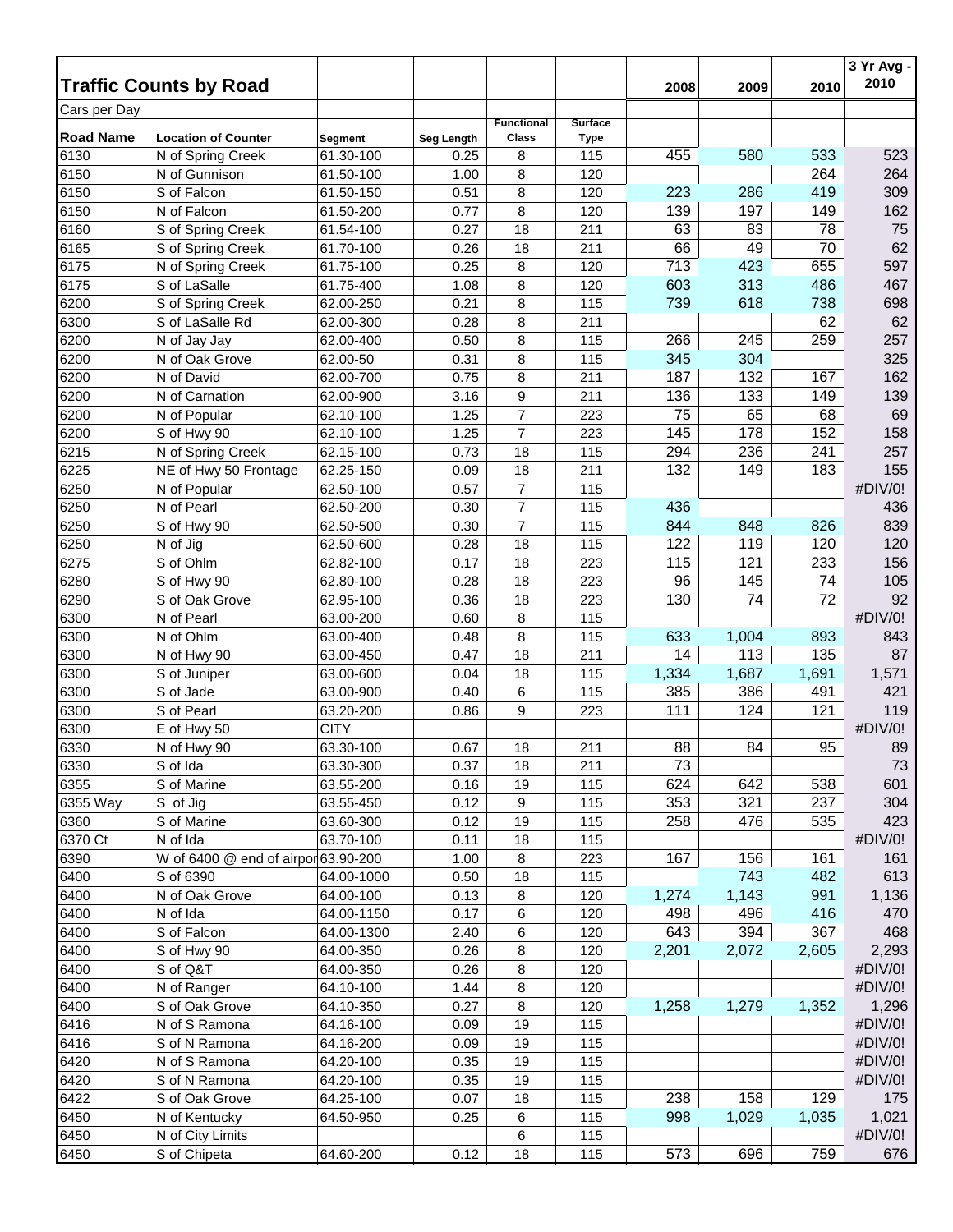|                  |                               |             |                   |                   |                |       |       |                 | 3 Yr Avg -<br>2010 |
|------------------|-------------------------------|-------------|-------------------|-------------------|----------------|-------|-------|-----------------|--------------------|
|                  | <b>Traffic Counts by Road</b> |             |                   |                   |                | 2008  | 2009  | 2010            |                    |
| Cars per Day     |                               |             |                   | <b>Functional</b> | <b>Surface</b> |       |       |                 |                    |
| <b>Road Name</b> | <b>Location of Counter</b>    | Segment     | <b>Seg Length</b> | Class             | <b>Type</b>    |       |       |                 |                    |
| 6475             | E of Chipeta                  | 64.75-100   | 0.36              | 18                | 115            | 119   | 117   | 118             | 118                |
| 6485             | S of Ranger                   | 64.85-50    | 0.12              | 18                | 211            |       |       |                 | #DIV/0!            |
| 6495             | S of Kentucky                 | 64.95-100   | 0.18              | 18                | 211            |       |       | 42              | 42                 |
| 6500             | S of Ranger                   | 65.00-100   | 0.61              |                   | 120            | 352   | 543   | 397             | 431                |
| 6530             | N of Flat Top                 | 65.30-600   | 0.58              |                   | 211            |       |       |                 | #DIV/0!            |
| 6530             | N of Saw Mill                 | 65.30-500   | 0.77              |                   | 115            |       |       |                 | #DIV/0!            |
| 6530             | N of Lincoln                  | 65.30-300   | 0.22              | $\overline{7}$    | 115            | 932   | 1,030 | 1,093           | 1,018              |
| 6530             | N of Lilac                    | 65.30-200   | 0.50              | $\overline{7}$    | 115            |       |       |                 | #DIV/0!            |
| 6530             | N of Kentucky                 | 65.30-500   | 0.78              | 8                 | 115            | 617   | 721   | 714             | 684                |
| 6565             | S of Solar                    | 65.65-100   | 0.87              | 18                | 223            | 60    | 69    | 73              | 67                 |
| 6575             | S of Solar                    | 65.75-100   | 0.24              | 18                | 211            | 107   |       | 57              | 82                 |
| 6600             | W of Hwy 550                  | 65.95-100   | 0.31              | 18                | 211            | 49    |       |                 | 49                 |
| 6600             | N of Locust                   | 66.00-700   | 0.79              | 6                 | 115            | 1,846 | 1,880 | 1,831           | 1,852              |
| 6600             | S of Lincoln                  | 66.00-800   | 0.10              | 6                 | 115            |       |       |                 | #DIV/0!            |
| 6640             | S of Riverside                | 66.40-50    | 0.05              | 18                | 115            | 68    |       | 94              | 81                 |
| 6650             | E of Woodgate                 | 66.60-100   | 0.32              | 9                 | 211            | 97    |       |                 | 97                 |
| 6650             | N of Locust                   | <b>CITY</b> | 0.05              |                   | 120            |       |       |                 | #DIV/0!            |
| 6650             | W of 6700 / LaSalle           | 66.50-200   | 0.50              | 8                 | 120            | 175   | 364   | 164             | 234                |
| 6700             | S of Oak Grove                | 67.00-100   | 0.42              | 8                 | 120            |       |       |                 | #DIV/0!            |
| 6700             | N of Ogden                    | 67.00-50    | 0.13              | 8                 | 120            |       |       |                 | #DIV/0!            |
| 6700             | S of Landfill                 | 67.00-700   | 0.25              | 8                 | 120            | 184   | 175   | 153             | 171                |
| 6700             | N of Hwy 50                   | <b>CITY</b> |                   |                   |                |       |       |                 | #DIV/0!            |
| 6700             | S of Hwy 50                   | <b>CITY</b> |                   |                   |                |       |       |                 | #DIV/0!            |
| 6700             | S of LaSalle                  | <b>CITY</b> |                   |                   |                |       |       |                 | #DIV/0!            |
| 6720             | N of Sunnyside                | 67.20-100   | 0.50              | 8                 | 120            |       |       |                 | #DIV/0!            |
| 6720             | S of Miami                    | 67.20-100   | 0.50              | 8                 | 120            |       |       |                 | #DIV/0!            |
| 6720             | W of Miami                    | N.50-1000   | 0.23              | 9                 | 211            |       |       |                 | #DIV/0!            |
| 6725             | N of Sunshine                 | 67.25-300   | 0.20              | 8                 | 120            | 512   |       | 62              | 287                |
| 6725             | S of Ogden                    | 67.25-350   | 0.10              | 8                 | 120            |       |       |                 | #DIV/0!            |
| 6735 CT          | N of Gov't Springs Rd         | 67.35-100   | 0.13              | 18                | 115            | 36    | 73    | 30              | 46                 |
| 6740             | S of Oak Grove                | 67.40-200   | 0.07              | 18                | 115            | 162   | 206   | 143             | 170                |
| 6750             | N of Ogden                    | 67.50-100   | 0.14              | 18                | 120            | 97    | 97    | 98              | 97                 |
| 6760             | N of Ogden                    | 67.60-100   | 0.10              | $\boldsymbol{9}$  | 115            | 79    | 156   | 189             | 141                |
| 6760             | N of Hwy 50                   | 67.60-200   | 0.21              | 18                | 211            | 100   |       | 79              | 90                 |
| 6765             | S of Oak Grove                | 67.65-200   | 0.23              | 18                | 115            | 78    | 141   | 153             | 124                |
| 6775             | N of Sunnyside                | 67.75-200   | 0.13              |                   | 211            | 54    |       | 62              | 58                 |
| 6780             | S of Sunshine                 | 67.80-100   | 0.12              | 18                | 211            | 42    |       | 33              | 38                 |
| 6794 Ct          | S of E Oak Grove              | 67.94-100   | 0.22              | 18                | 115            | 32    |       | $\overline{22}$ | 27                 |
| 6800             | N of Oak Grove                | City        |                   |                   |                |       |       |                 | #DIV/0!            |
| 6800             | S of Sunnyside                | City        |                   |                   |                |       |       |                 | #DIV/0!            |
| 6830             | S of Oak Grove                | 68.30-150   | 0.34              | 18                | 115            | 102   | 103   | 114             | 106                |
| 6850             | S of Uncompahgre              | 68.50-50    | 0.08              | 18                | 115            |       |       | 39              | 39                 |
| 6900             | S of Overland dr              | 69.00-200   | 0.28              | 18                | 211            | 174   | 275   | 109             | 186                |
| 6900             | N of Oak Grove                | 69.00-300   | 0.62              | 8                 | 211            | 43    | 42    | 45              | 43                 |
| 6900             | N of Hwy 50                   | 69.00-700   | 0.44              | 18                | 211            | 275   | 327   | 136             | 246                |
| 6950             | N of Hwy 50                   | 69.50-100   | 0.49              | 18                | 211            | 122   | 98    | 117             | 112                |
| 7010             | N of Uncompahgre              | 70.10-100   | 0.03              | 9                 | 211            |       |       |                 | #DIV/0!            |
| 7745             | W of Black Canyon             | 77.50-200   | 0.26              | 9                 | 211            | 96    | 105   | 193             | 131                |
| 7750             | S of Black Canyon             | 77.50-100   | 1.11              | 9                 | 211            | 58    | 65    | 74              | 66                 |
| 90 Rd            | W of S Divide                 | 90-700      | 0.72              | 6                 | 211            | 14    | 40    | 75              | 43                 |
| 90 Rd            | E of Forest Bndry             | 90-1050     | 5.28              | 6                 | 223            | 216   | 178   | 234             | 209                |
| A                | E of 5600                     | A-100       | 0.47              | 8                 | 211            | 67    | 51    | 78              | 65                 |
| A                | W of 5725                     | A-150       | 0.85              | 8                 | 211            | 46    | 69    | 58              | 58                 |
| Alpine           | S of Orchard                  | 64.10-400   | 0.25              | $\boldsymbol{9}$  | 115            | 418   | 63    | 262             | 248                |
| Amber            | W of 6000                     | B-600       | 1.00              | 8                 | 223            | 182   | 109   | 95              | 129                |
|                  |                               |             |                   |                   |                |       |       |                 |                    |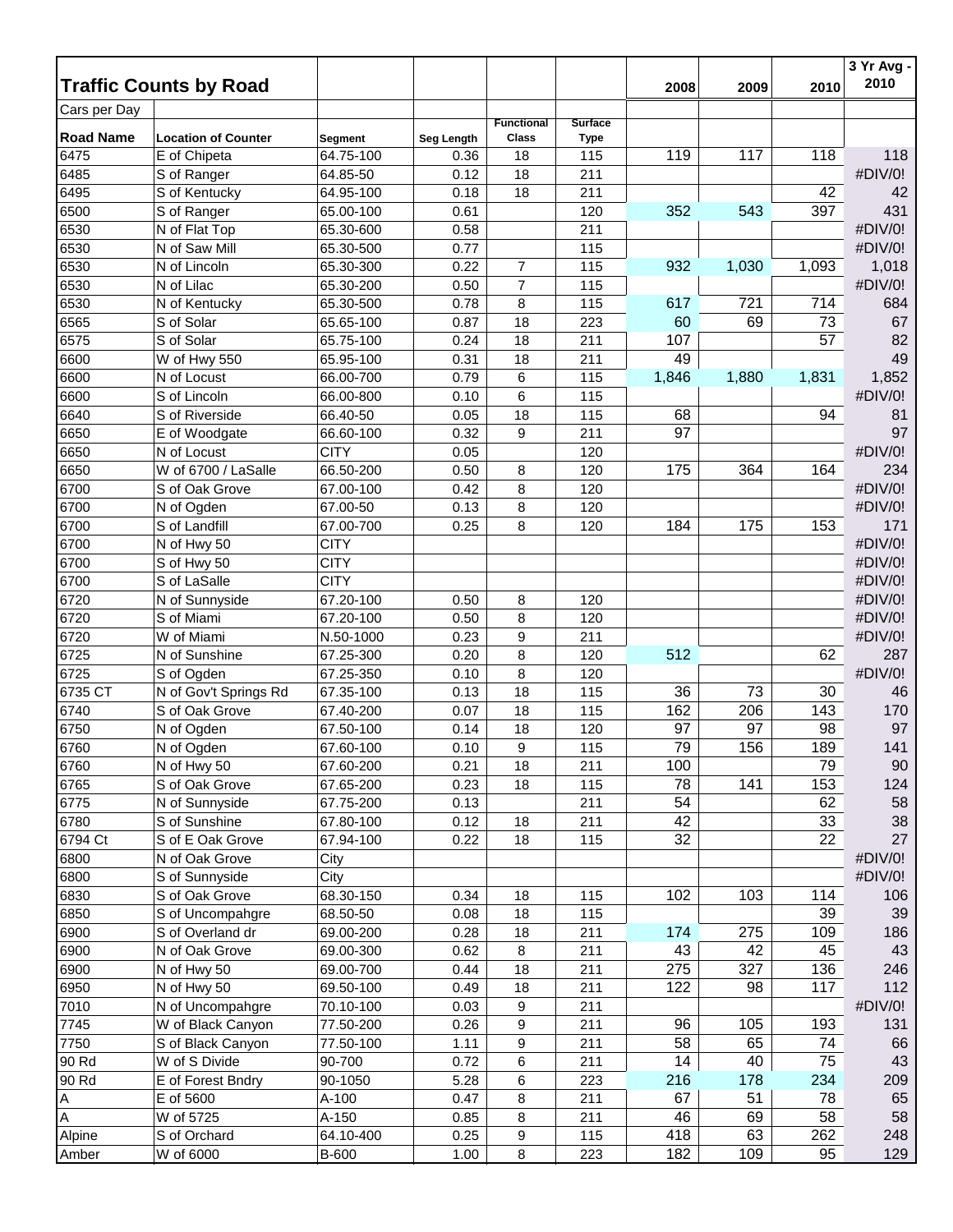|                              | <b>Traffic Counts by Road</b>   |             |            |                            |                               |       |       |       | 3 Yr Avg -<br>2010 |
|------------------------------|---------------------------------|-------------|------------|----------------------------|-------------------------------|-------|-------|-------|--------------------|
| Cars per Day                 |                                 |             |            |                            |                               | 2008  | 2009  | 2010  |                    |
| <b>Road Name</b>             | <b>Location of Counter</b>      | Segment     | Seg Length | <b>Functional</b><br>Class | <b>Surface</b><br><b>Type</b> |       |       |       |                    |
| Amber                        | W of Hwy 348                    | B-300       | 0.89       | 8                          | 223                           | 160   | 165   | 167   | 164                |
| Amber                        | W of 5900                       | B-500       | 0.56       |                            | 223                           | 610   |       |       | 610                |
| Amber                        | E of Hwy 50                     | B-500       | 0.56       | 8                          | 223                           | 424   | 424   | 312   | 387                |
| Arabian Ct                   | E of Marine                     | 63.55-350   | 0.11       | 18                         | 211                           | 146   | 84    | 87    | 106                |
| Ash Ln                       | E of 5725                       | B.20-100    | 0.25       | 18                         | 211                           | 127   | 131   | 110   | 123                |
| <b>B76</b>                   | W of Black Canyon               | B76-100     | 1.12       |                            | 211                           | 29    |       |       | 29                 |
| <b>B80</b>                   | W of Hwy 92                     | B80-100     | 0.74       | 9                          | 211                           |       |       | 51    | 51                 |
| B80 (clear fork) E of Hwy 92 |                                 | B80-200     | 0.51       | 9                          | 223                           | 18    |       |       | 18                 |
| <b>Banner</b>                | E of 5100                       | $C-100$     | 0.95       | 8                          | 211                           |       |       |       | #DIV/0!            |
| <b>Banner</b>                | W of Cedar                      | $C-100$     | 0.95       | 8                          | 211                           | 68    |       | 41    | 55                 |
| <b>Banner</b>                | W of 6000                       | $C-1000$    | 1.03       | 8                          | 211                           | 34    | 79    | 44    | 52                 |
| Banner                       | W of Hwy 348                    | $C-300$     | 0.88       | 8                          | 115                           | 277   | 324   | 297   | 299                |
| <b>Banner</b>                | E of Hwy 348                    | $C-400$     | 0.58       | 8                          | 115                           | 117   | 194   | 175   | 162                |
| Banner                       | W of 5400                       | $C-500$     | 0.42       | 8                          | 115                           | 184   | 176   | 168   | 176                |
| Banner                       | E of 5400                       | $C-600$     | 1.00       | 8                          | 115                           | 167   | 187   | 155   | 170                |
| Banner                       | W of 5500                       | $C-600$     | 1.00       | 8                          | 115                           |       | 323   | 198   | 261                |
| Banner                       | E of N River                    | $C-700$     | 0.28       | 8                          | 115                           |       |       |       | #DIV/0!            |
| Banner                       | W of Hwy 50                     | $C-700$     | 0.28       | 8                          | 115                           | 187   | 216   | 110   | 171                |
| Banner                       | E of Hwy 50                     | $C-900$     | 0.26       | 8                          | 211                           | 119   | 174   | 163   | 152                |
| Begonia                      | E of 5500                       | $C.30-100$  | 0.50       | 8                          | 115                           | 352   | 375   | 275   | 334                |
| Begonia                      | W of 5600                       | C.30-300    | 0.69       | 8                          | 115                           | 155   | 246   | 175   | 192                |
| Begonia                      | E of 5675                       | C.30-400    | 0.50       | 8                          | 115                           | 382   | 697   | 307   | 462                |
| Begonia                      | W of 5725                       | C.30-400    | 0.50       | 8                          | 115                           | 264   | 423   | 228   | 305                |
| <b>Black Canyon</b>          | W of 7750                       | A-300       | 0.75       | 8                          | 120                           | 194   |       | 286   | 240                |
| <b>Black Canyon</b>          | W of Hwy 92                     | A-500       | 0.63       | 8                          | 120                           | 335   | 222   | 459   | 339                |
|                              | Black Canyon FS of Black canyon | F74-400     | 0.75       | 8                          | 120                           | 143   | 154   |       | 149                |
| Blossom                      | E of 5725                       | $C.50-100$  | 1.15       | 8                          | 120                           |       |       |       | #DIV/0!            |
| <b>Blossom</b>               | W of N River                    | $C.50-300$  | 0.18       | 8                          | 120                           | 369   | 399   | 342   | 370                |
| <b>Bostwick Park</b>         | E of Landfill Rd                | M.72-300    | 4.14       |                            | 230                           |       |       |       | #DIV/0!            |
| <b>Bostwick Park</b>         | E of Gate Top of Hill           | L.75-300    | 0.25       |                            | 211                           |       |       |       | #DIV/0!            |
| <b>Bostwick Park</b>         | N of Sanburgs                   | M.72-250    | 2.91       |                            | 223                           |       |       |       | #DIV/0!            |
| <b>Bostwick Park</b>         | W of Hwy 347                    | L.75-200    | 1.01       | $\overline{7}$             | 223                           | 112   | 96    | 112   | 107                |
| <b>Buckhorn</b>              | E of Uncomphagre                | W.75-100    | 1.73       | 8                          | 120                           | 234   | 469   | 273   | 325                |
| <b>Buckhorn</b>              | E of 7250                       | W.75-350    | 4.96       |                            | 211                           | 62    |       | 54    | 58                 |
| <b>Buckhorn</b>              | E of Hwy 550                    | X.25-100    | 1.16       | 8                          | 115                           | 307   | 342   | 225   | 291                |
| <b>Buckhorn</b>              | E of River                      | X.25-100    | 1.16       | 8                          | 115                           |       |       |       | #DIV/0!            |
| Buffalo Grass DW of 6400     |                                 | <b>CITY</b> |            |                            | 115                           | 232   | 58    | 429   | 240                |
| Carefree Dr                  | W of Marine                     | 63.35-100   | 0.20       | 18                         | 115                           | 75    |       | 85    | 80                 |
| Carnation                    | E of Hwy 50                     | D-1000      | 0.49       | 8                          | 115                           | 605   | 520   | 531   | 552                |
| Carnation                    | W of 6000                       | D-1100      | 0.50       | 8                          | 115                           | 401   | 436   | 384   | 407                |
| Carnation                    | E of 6000                       | D-1200      | 1.26       | 8                          | 120                           | 761   | 453   | 373   | 529                |
| Carnation                    | W of 6200                       | D-1300      | 0.75       | 8                          | 120                           | 215   | 265   | 207   | 229                |
| Carnation                    | W of Hwy 348                    | D-250       | 0.62       | 18                         | 120                           | 95    | 107   | 104   | 102                |
| Carnation                    | E of Hwy 348                    | D-300       | 0.98       | 8                          | 120                           | 71    | 55    | 81    | 69                 |
| Carnation                    | W of 5400                       | D-300       | 0.98       | 8                          | 120                           | 78    | 79    | 61    | 73                 |
| Carnation                    | E of 5400                       | D-600       | 1.02       | 8                          | 120                           |       | 65    | 73    | 69                 |
| Carnation                    | W of 5500                       | D-600       | 1.02       | 8                          | 120                           | 86    | 85    | 88    | 86                 |
| Carnation                    | W of Hwy 50                     | D-900       | 0.23       | 8                          | 115                           | 320   | 327   | 195   | 281                |
| Cedar                        | S of Banner                     | 51.50-200   | 1.24       | 8                          | 120                           | 90    | 107   | 101   | 99                 |
| Cedar                        | W of Hwy 348                    | $E-150$     | 0.37       | 8                          | 120                           | 162   | 179   | 171   | 171                |
| Charolis Dr                  | E of Hwy 90                     | P.65-100    | 0.23       | 18                         | 223                           | 36    |       |       | 36                 |
| Chipeta Dr                   | W of Hwy 550                    | 64.50-100   | 0.47       | 6                          | 115                           | 3,119 | 3,446 | 3,475 | 3,347              |
| Chipeta Dr                   | S of Oak Grove                  | 64.50-350   | 0.27       | 6                          | 115                           | 2,803 | 2,784 | 3,072 | 2,886              |
| Chipeta Dr                   | N of Oak Grove                  | 64.50-400   | 0.40       | 6                          | 115                           | 2,853 | 3,124 | 3,152 | 3,043              |
| Chipeta Dr                   | S of Sunset Dr                  | 64.50-400   | 0.40       | 6                          | 115                           |       |       |       | #DIV/0!            |
|                              |                                 |             |            |                            |                               |       |       |       |                    |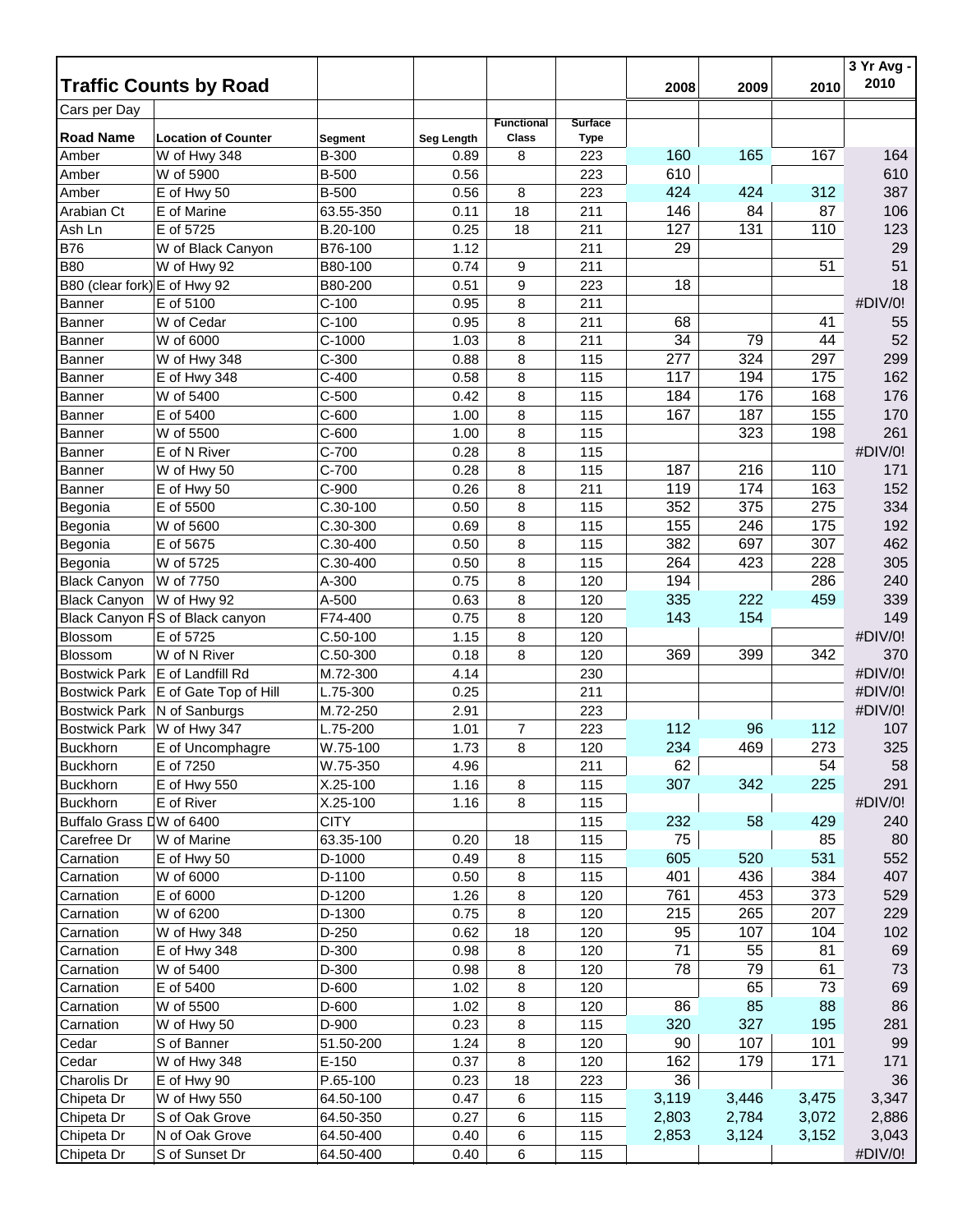|                            |                                       |                |            |                   |                |       |       |       | 3 Yr Avg -<br>2010 |
|----------------------------|---------------------------------------|----------------|------------|-------------------|----------------|-------|-------|-------|--------------------|
|                            | <b>Traffic Counts by Road</b>         |                |            |                   |                | 2008  | 2009  | 2010  |                    |
| Cars per Day               |                                       |                |            | <b>Functional</b> | <b>Surface</b> |       |       |       |                    |
| <b>Road Name</b>           | <b>Location of Counter</b>            | <b>Segment</b> | Seg Length | <b>Class</b>      | <b>Type</b>    |       |       |       |                    |
| Chipeta Dr                 | N of Sunset Dr                        | 64.50-450      | 0.11       | 6                 | 115            |       |       |       | #DIV/0!            |
| Chipeta Dr                 | S of Hwy 90/S of Pierce               | 64.50-650      | 0.06       | 6                 | 115            | 4,232 | 5,841 |       | 5,037              |
| Chipeta Dr                 | S of Spring Creek/N of Wil 64.50-650  |                | 0.06       | 6                 | 115            |       | 4,461 | 3,553 | 4,007              |
| Chu Chu Lane               | E of 6200                             | O.37-100       | 0.18       | 18                | 115            | 232   | 355   | 257   | 281                |
| Church                     | S of Olathe city limit                | 59.45-500      | 0.24       | 8                 | 115            | 612   | 586   | 441   | 546                |
| Church                     | S of S River                          | G-800          | 0.25       | 8                 | 211            | 201   | 106   | 101   | 136                |
| Cimarron Rd                | S of P77                              | P77-100        | 5.17       | 8                 | 223            | 358   | 330   | 291   | 326                |
| Cimarron Rd                | S of Hwy 50                           | V81-100        | 5.92       | 8                 | 223            | 350   | 320   | 298   | 323                |
| Cimarron Rd                | Bridge at Little Cimarron             | V81-100        | 5.92       |                   | 223            |       |       |       | #DIV/0!            |
| Cimarron Rd                | S of Shears                           | V81-100        | 5.92       |                   | 223            |       |       |       | #DIV/0!            |
| Clear Fork (B80E of Hwy 92 |                                       | B80-200        | 0.51       |                   | 211            | 32    | 57    | 47    | 45                 |
| <b>Clear Fork</b>          | S of Delta Co                         | B80-300        | 4.64       | 8                 | 211            | 79    | 57    | 77    | 71                 |
| Cobble Dr                  | W of Chipeta                          | <b>CITY</b>    |            | 19                | 115            | 1,047 | 2,001 | 1,026 | 1,358              |
| Coffman Ln                 | W of Olathe City Limit                | 58.80-400      | 0.17       | 8                 | 120            | 198   | 285   | 239   | 241                |
| Coffman Ln                 | Syschg to Colorow                     | 58.80-450      | 0.80       | 8                 | 115            | 113   | 107   | 113   | 111                |
| Colorow                    | E of 5700                             | D.20-200       | 0.25       | 8                 | 223            | 227   | 184   | 148   | 186                |
| Colorow                    | E of 5725 Rd                          | D.20-300       | 1.99       | 8                 | 223            |       |       | 134   | 134                |
| Dalia                      | E of Hwy 348                          | $E-200$        | 0.87       | 8                 | 115            | 146   | 247   | 242   | 212                |
| Dalia                      | W of 5700                             | $E-400$        | 0.48       | 8                 | 115            | 251   | 250   | 121   | 207                |
| Dalia                      | E of 5700                             | E-500          | 1.00       | 8                 | 211            | 152   | 73    | 59    | 95                 |
| Dalia                      | E of 6000                             | E-600          | 0.30       | 18                | 211            | 80    | 65    | 50    | 65                 |
| Dales Ln                   | W 6900                                | P.30-100       | 0.21       | 18                | 211            | 18    |       |       | 18                 |
| Dandy                      | E of 5800                             | E.70-100       | 0.24       | 8                 | 211            | 33    | 35    | 41    | 36                 |
|                            | Dave Wood Rd At Ouray co line         | 60.20-100      | 1.91       | 8                 | 223            | 321   | 208   | 297   | 275                |
| Dave Wood Rd At end of Oil |                                       | 60.20-300      | 0.27       | 8                 | 115            |       |       |       | #DIV/0!            |
| Dave Wood Rd E of Divide   |                                       | EE58-100       | 1.25       | 8                 | 223            | 208   | 94    | 63    | 122                |
|                            | Dave Wood Rd E of Sanborn Park        | JJ45-300       | 2.86       | 8                 | 211            |       |       | 118   | 118                |
|                            | Dave Wood Rd S of 6250 to Tres Coyote | 60.20-400      | 3.67       | $\overline{7}$    | 115            | 578   | 549   | 551   | 559                |
|                            | Dave Wood Rd N of Sanborn Park        | JJ45-700       | 1.62       |                   | 223            |       | 121   | 118   | 120                |
|                            | Dave Wood Rd W of Elk Mountain Resort | JJ58-300       | 2.32       |                   | 223            | 209   |       |       | 209                |
|                            | Dave Wood Rd W of Divide Rd           | JJ45-700       | 1.61       | 8                 | 211            |       |       |       | #DIV/0!            |
| David                      | W of 6000 (E of Hwy 50)               | E.75-300       | 0.28       | 8                 | 115            | 782   |       | 725   | 754                |
| David                      | W of 6200                             | E.75-700       | 0.44       | 8                 | 223            |       |       |       | #DIV/0!            |
| David                      | E of 6200                             | E.75-900       | 0.22       | 18                | 223            | 143   | 106   | 126   | 125                |
| Divide                     | W of 25 Mesa                          | M26-270        | 2.29       | 6                 | 211            |       | 14    |       | 14                 |
| Divide                     | E of 25 Mesa                          | M26-300        | 0.53       | 6                 | 211            |       | 63    |       | 63                 |
| Divide                     | W of Transfer                         | M26-1000       | 1.01       | 6                 | 211            | 73    |       |       | 73                 |
| Divide                     | N of Davewood                         | Y50-350        | 2.54       | 8                 | 211            | 123   | 105   | 117   | 115                |
| <b>Divide</b>              | S of 90 Rd                            | Y50-100        | 2.07       | 8                 | 211            | 7     | 48    | 139   | 65                 |
| E Borough                  | E of 6700                             | M.50-100       | 0.47       | 18                | 223            | 139   | 180   | 157   | 159                |
| E Borough                  | N of Locust                           | M.50-400       | 0.13       | 18                | 223            | 304   | 439   | 364   | 369                |
| E81                        | W of HWY 92                           | E81-200        | 0.72       | 9                 | 211            | 21    | 43    | 32    | 32                 |
| Earle Ln                   | S of Fruit Park Rd                    | 64.27-100      | 0.06       | 19                | 211            | 139   |       | 144   | 142                |
| East Mesa                  | E of Hwy 50                           | F.25-100       | 1.05       | 8                 | 120            | 254   | 325   | 349   | 309                |
| East Mesa                  | W of 6075                             | F.25-100       | 1.05       | 8                 | 120            |       |       |       | #DIV/0!            |
| East Mesa                  | E of 6075                             | F.25-200       | 0.50       | 8                 | 120            | 213   | 292   | 219   | 241                |
| East Mesa                  | W of 6150                             | F.25-300       | 0.15       | 8                 | 120            |       |       |       | #DIV/0!            |
| Easter Rd                  | E of 5300                             | $F-100$        | 1.18       | 8                 | 211            | 58    | 94    | 85    | 79                 |
| Easter Rd                  | W of 5400                             | $F-150$        | 0.04       | 8                 | 211            | 117   | 137   | 110   | 121                |
| Easter Rd                  | E of 5400                             | $F-200$        | 0.99       | 8                 | 115            |       |       |       | #DIV/0!            |
| Easter Rd                  | W of 5500/Hwy 348                     | $F-200$        | 0.99       | 8                 | 115            | 455   | 271   | 216   | 314                |
| Falcon                     | W of 5425                             | $G-100$        | 0.66       | 9                 | 211            | 79    |       | 84    | 82                 |
| Falcon                     | E of Hwy 50                           | G-1000         | 0.90       | 6                 | 115            | 867   | 1,299 | 893   | 1,020              |
| Falcon                     | W of 6075                             | G-1000         | 0.90       | 6                 | 115            |       |       |       | #DIV/0!            |
| Falcon                     | W of 6150                             | G-1100         | 0.76       | 6                 | 115            | 665   |       |       | 665                |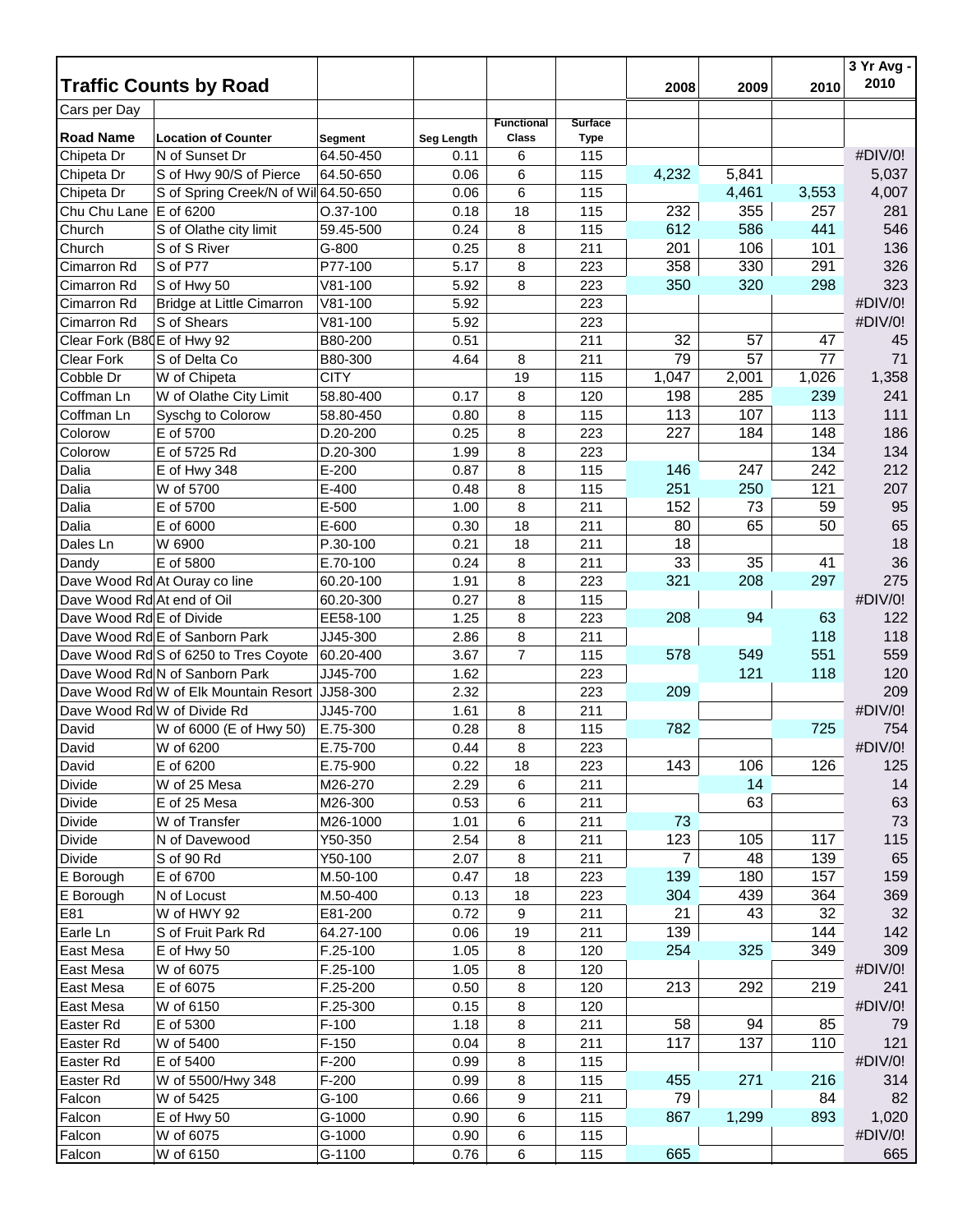|                            | <b>Traffic Counts by Road</b>            |              |                   |                            |                               | 2008  | 2009 | 2010 | 3 Yr Avg -<br>2010 |
|----------------------------|------------------------------------------|--------------|-------------------|----------------------------|-------------------------------|-------|------|------|--------------------|
| Cars per Day               |                                          |              |                   |                            |                               |       |      |      |                    |
| <b>Road Name</b>           | <b>Location of Counter</b>               | Segment      | <b>Seg Length</b> | <b>Functional</b><br>Class | <b>Surface</b><br><b>Type</b> |       |      |      |                    |
| Falcon                     | W of 6400                                | G-1300       | 1.99              | 6                          | 115                           | 362   |      | 430  | 396                |
| Falcon                     | W of 5500                                | G-400        | 0.55              | 8                          | 223                           | 228   | 203  | 234  | 222                |
| Falcon                     | E of 5500                                | $G-500$      | 0.50              | 8                          | 211                           | 34    |      | 79   | 57                 |
| Falcon                     | E of 5550                                | $G-500$      | 0.50              | 8                          | 211                           |       |      |      | #DIV/0!            |
| Falcon                     | W of 5550                                | $G-500$      | 0.50              | 8                          | 211                           |       |      |      | #DIV/0!            |
| Falcon                     | W of 5600                                | $G-550$      | 0.51              | 8                          | 211                           | 34    | 45   | 51   | 43                 |
| Fern                       | E of 5600                                | G.20-100     | 0.78              | 8                          | 211                           |       |      | 44   | 44                 |
| Fern                       | W of 5700                                | G.20-300     | 0.06              | 8                          | 211                           | 65    | 105  | 62   | 77                 |
| Fox Hill Rd                | W of 5500                                | 54.25-100    | 0.41              | 8                          | 211                           | 78    |      | 85   | 82                 |
| <b>Fruit Park</b>          | E of 6400                                | $O.30 - 100$ | 0.28              | 18                         | 115                           | 234   | 469  | 218  | 307                |
| <b>Fruit Park</b>          | W of Chipeta                             | O.30-200     | 0.11              | 18                         | 115                           | 1,284 | 334  | 476  | 698                |
|                            | Fruit Park Trail W of Fruit Park Rd      |              |                   |                            |                               | 115   |      |      | 115                |
| Gerry                      | W of 6250                                | P.32-100     | 0.10              | 18                         | 211                           | 32    |      |      | 32                 |
| Golden CT                  | E of 6075                                | H.65-100     | 0.10              |                            | 115                           | 46    |      |      | 46                 |
|                            | Government SpS of V66 Trail - End of Oil | 66.00-100    | 0.13              | 8                          | 115                           | 459   | 490  | 284  | 411                |
| Government SpW of Horsefly |                                          | 66.00-200    | 0.18              | 8                          | 115                           | 587   | 559  | 383  | 510                |
| Government SpW of Hwy 550  |                                          | 66.00-400    | 0.11              | 8                          | 115                           | 812   | 817  | 628  | 752                |
| Guernsey                   | E of 6075                                | H.90-100     | 0.10              | 18                         | 211                           | 130   | 278  | 104  | 171                |
| Gunnison                   | E of S River                             | H.75-100     | 0.44              | 8                          | 223                           | 186   | 113  | 161  | 153                |
| Gunnison                   | W of Hwy 50                              | H.75-500     | 0.30              | 8                          | 223                           | 156   | 121  | 189  | 155                |
| Gunnison                   | E of Hwy 50                              | H.75-600     | 0.18              | 8                          | 120                           | 604   | 499  | 622  | 575                |
| Gunnison                   | E of 6075                                | H.75-650     | 0.10              | 8                          | 120                           | 517   | 871  | 579  | 656                |
| Harvest                    | E of 6075                                | I.20-200     | 0.18              | 18                         | 223                           | 118   | 107  | 97   | 107                |
| Herman                     | W of 5500                                | H-100        | 0.38              | 9                          | 211                           | 33    |      |      | 33                 |
| Herman                     | W of S River                             | H-500        | 0.45              | 18                         | 211                           |       |      | 101  | 101                |
| Herman                     | E of Hwy 50                              | H-600        | 0.20              | 18                         | 211                           | 51    | 106  | 75   | 77                 |
| Hickory                    | W of 5600                                | I-600        | 0.28              | 6                          | 115                           | 250   | 220  | 236  | 235                |
| <b>High Mesa</b>           | N of Ida                                 | 58.25-100    | 2.37              | 8                          | 115                           | 270   | 293  | 251  | 271                |
| Hillsdale                  | E of 6075                                | $1.10 - 100$ | 0.09              | 18                         | 223                           | 348   | 325  | 175  | 283                |
| Hillside                   | N of Jasmine                             | 57.10-100    | 1.07              | 6                          | 115                           |       |      |      | #DIV/0!            |
| Hillside                   | E of 5650                                | 57.10-300    | 0.60              | 6                          | 115                           | 340   | 391  | 397  | 376                |
| Holly                      | E of 6400                                | 1.50-500     | 0.80              | 18                         | 211                           |       |      |      | #DIV/0!            |
| Holly                      | W of 5600                                | I.50-300     | 0.36              | 8                          | 211                           | 81    | 104  | 97   | 94                 |
| Horsefly                   | S of Govt Springs                        | 68.00-100    | 2.13              | 8                          | 115                           | 178   | 151  | 127  | 152                |
| Howdy Ct                   | W of 6400                                | I.85-100     | 0.15              | 18                         | 115                           | 47    |      |      | 47                 |
| <b>Hwy 90</b>              | E of Marine                              | <b>State</b> |                   | 6                          | 115                           |       |      |      | #DIV/0!            |
| <b>Hwy 90</b>              | End of oil                               | <b>State</b> |                   | 6                          | 115                           |       |      |      | #DIV/0!            |
| <b>Hwy 90</b>              | S of Spring Creek                        | <b>State</b> |                   | $\overline{c}$             | 115                           |       |      |      | #DIV/0!            |
| Hwy 90                     | S of W Oak Grove                         | <b>State</b> |                   | 6                          | 115                           |       |      |      | #DIV/0!            |
| <b>Hwy 90</b>              | W of Marine                              | <b>State</b> |                   | $\overline{c}$             | 115                           |       |      |      | #DIV/0!            |
| Hwy 90                     | W of Shavano                             | 90-1300      | 6.62              | 6                          | 223                           | 367   | 202  | 217  | 262                |
| <b>Hwy 90</b>              | E of 6250                                | <b>State</b> |                   | 6                          | 115                           |       |      |      | #DIV/0!            |
| Hwy 90                     | W of 6250                                | <b>State</b> |                   | 6                          | 115                           |       |      |      | #DIV/0!            |
| II Rd                      | E of Dave Wood                           | JJ58-200     | 1.75              |                            | 211                           | 67    | 77   | 75   | 73                 |
| II Rd                      | W of Dave Wood                           | $II-400$     | 0.76              | 9                          | 211                           | 23    | 17   | 47   | 29                 |
| 183                        | S of J 82                                | 183-200      | 1.92              | 9                          | 211                           |       |      | 48   | 48                 |
| Ida                        | W of Jade                                | 63.40-200    | 0.72              | 9                          | 211                           | 227   | 182  | 137  | 182                |
| Ida                        | E of Hillside                            | $J-100$      | 0.98              | 8                          | 120                           | 110   | 95   | 167  | 124                |
| Ida                        | W of 5850                                | $J-200$      | 0.39              | 8                          | 120                           | 174   | 178  | 225  | 192                |
| Ida                        | W of High Mesa                           | $J-400$      | 0.24              | 8                          | 120                           | 202   |      | 305  | 254                |
| Ida                        | E of 5880                                | $J-550$      | 0.62              | 8                          | 223                           | 239   | 226  | 338  | 268                |
| Ida                        | W of S River                             | J-650        | 0.32              | 8                          | 120                           | 709   | 236  | 401  | 449                |
| Ida                        | W of 6400                                | $J-750$      | 0.32              | 6                          | 120                           | 279   | 294  | 271  | 281                |
| <b>J82</b>                 | E of Hwy 92                              | J82-100      | 1.17              | 9                          | 211                           | 103   | 108  | 86   | 99                 |
| J82                        | E of 183                                 | J82-200      | 1.29              | 9                          | 211                           |       |      |      | #DIV/0!            |
|                            |                                          |              |                   |                            |                               |       |      |      |                    |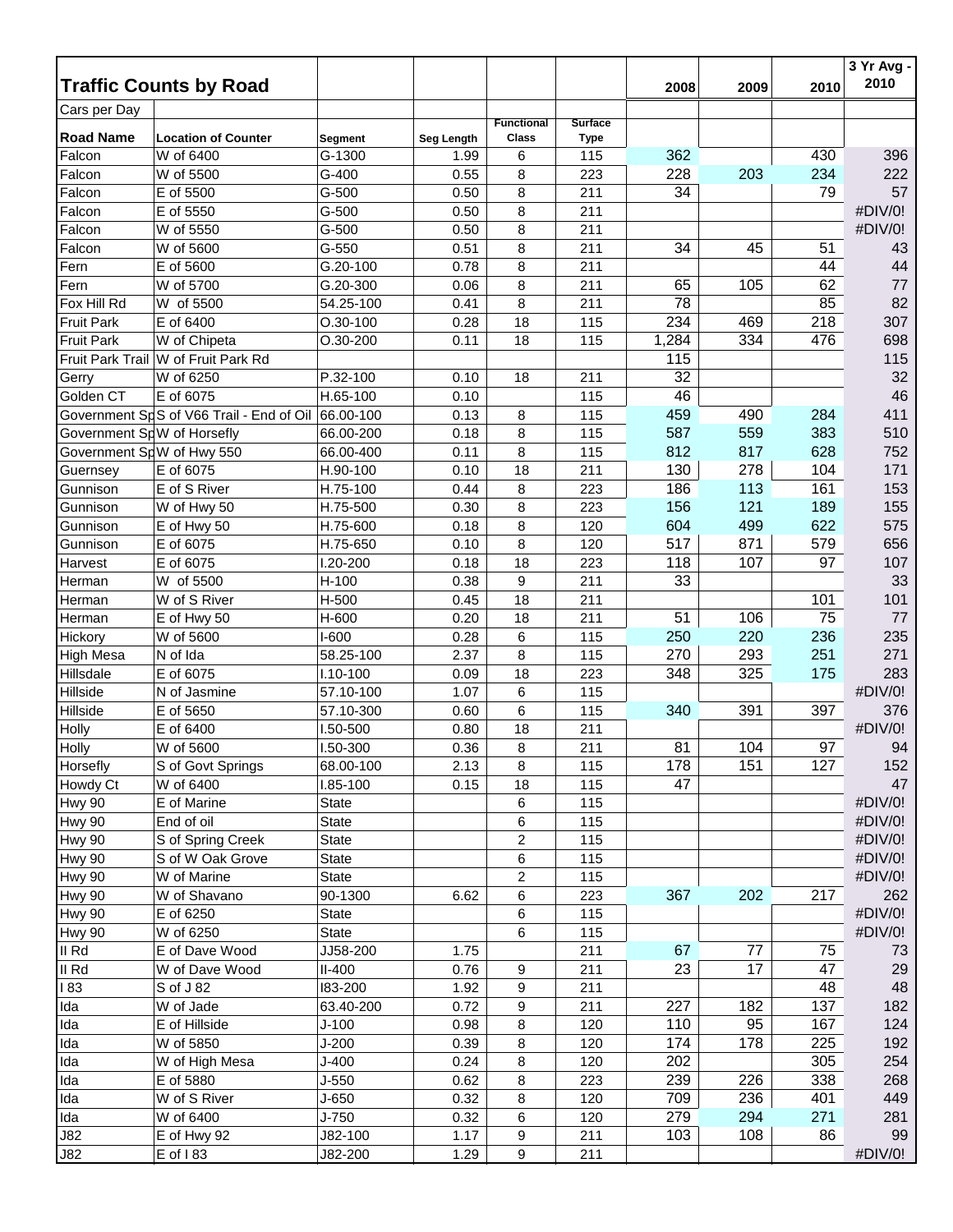|                  | <b>Traffic Counts by Road</b>           |                       |            |                   |                    | 2008       | 2009     | 2010       | 3 Yr Avg -<br>2010 |
|------------------|-----------------------------------------|-----------------------|------------|-------------------|--------------------|------------|----------|------------|--------------------|
| Cars per Day     |                                         |                       |            |                   |                    |            |          |            |                    |
|                  |                                         |                       |            | <b>Functional</b> | <b>Surface</b>     |            |          |            |                    |
| <b>Road Name</b> | <b>Location of Counter</b><br>W of 6400 | Segment<br>$J.40-100$ | Seg Length | <b>Class</b>      | <b>Type</b><br>115 | 106        |          |            | 106                |
| Jacaranda Wy     |                                         |                       | 0.24       |                   |                    | 54         | 49       | 101        | 68                 |
| Jacob            | S of Jig                                | K.59-100              | 0.30       | 18                | 115                | 385        | 686      | 346        | 472                |
| Jade             | S of Ida                                | 63.40-150             | 0.26       | 6                 | 115                |            |          |            | 137                |
| Jade             | E of 6200                               | $J.50-100$            | 0.10       | 8                 | 211                | 108<br>139 | 190      | 113        |                    |
| Jade<br>Jade     | W of 6300                               | $J.50 - 300$          | 0.51       | 8                 | 115                | 472        | 145      | 146<br>462 | 143<br>467         |
|                  | E of 6300                               | $J.50-400$            | 0.31       | 6                 | 115                |            |          |            |                    |
| Jasmine          | W of 5850                               | K-300                 | 0.51       | 6                 | 115                | 353        | 371      | 351        | 358                |
| Jasmine          | E of 5850                               | K-450<br>K-450        | 0.27       | 8                 | 211                | 33<br>102  | 64<br>38 | 26<br>42   | 41<br>61           |
| Jasmine          | W of 5880                               |                       | 0.27       | 8                 | 211                |            |          |            |                    |
| Jay Jay          | E of 6450                               | K-1700                | 0.25       | 8                 | 211                |            |          | 51         |                    |
| Jay Jay          | W of 6300                               | K-1100                | 0.48       | 6                 | 120                | 458        | 387      | 386        | 410                |
| Jay Jay          | W of 6075                               | K-600<br>K-700        | 1.27       | 6                 | 120                | 1,301      | 1,195    |            | 1,248              |
| Jay Jay          | W of Hwy 50                             |                       | 0.15       | 6                 | 120                |            |          | 1,075      | 1,075              |
| Jay Jay          | E of Hwy 50                             | K-800                 | 0.52       | 6                 | 115                | 531        | 636      | 475        | 547                |
| Jeremy           | S of Jig W                              | K.51-100              | 0.09       | 18                | 115                | 64         | 51       | 93         | 69                 |
| Jeremy           | S of Jig E                              | K.51-200              | 0.50       | 18                | 115                | 137        | 337      | 304        | 259                |
| Jig              | W of 6450                               | K50-1050              | 0.25       | 8                 | 211                |            |          | 52         |                    |
| Jig              | W of 6250                               | K50-650               | 0.33       | 18                | 120                | 55         | 236      | 195        | 162                |
| Jig              | W of 6390                               | K.50-1000             | 0.24       | 8                 | 120                | 147        | 149      | 126        | 141                |
| Jig              | W of 5850                               | K.50-300              | 0.23       | 8                 | 211                | 110        | 95       | 72         | 92                 |
| Jig              | E of 5850                               | K.50-350              | 0.12       | 6                 | 115                | 482        | 504      | 318        | 435                |
| Jig              | S of Joe Pye                            | K.50-500              | 0.33       | 6                 | 115                | 708        | 853      |            | 781                |
| Jig              | W of 6300                               | K.50-850              | 0.08       | 18                | 115                | 616        | 672      | 725        | 671                |
| Jig              | E of 6300                               | K.50-900              | 0.27       | 8                 | 120                | 340        | 406      | 408        | 385                |
| Joe Pye Dr       | W of Jig                                | $J.95-100$            | 0.19       | 18                | 221                | 154        | 122      | 178        | 151                |
| Joey             | W of S River                            | $J.90-100$            | 0.52       | 18                | 221                | 214        | 91       | 80         | 128                |
| Jordan Ct        | E of 6300                               | J.89-100              | 0.19       | 18                | 223A               | 36         |          | 51         | 44                 |
| Juniper          | E of 6300                               | K.90-100              | 0.12       | 8                 | 115                | 325        | 314      | 279        | 306                |
| Juniper          | W of 6390                               | K.90-150              | 0.93       | 8                 | 115                | 353        | 54       | 121        | 176                |
| Kail Ct          | N of Lincoln                            | 65.35-100             | 0.21       | 18                | 115                | 89         |          | 115        | 102                |
| Kansas           | N of LaSalle                            | $L.20 - 100$          | 0.68       | 9                 | 115                | 87         | 74       | 63         | 75                 |
| Kansas           | W of 6100                               | L.20-200              | 0.81       | 9                 | 211                |            |          |            | #DIV/0!            |
| Kentucky         | E of 6450                               | L.15-100              | 0.44       | $\overline{7}$    | 120                |            |          |            | #DIV/0!            |
| Kentucky         | W of 6530                               | L.15-150              | 0.31       | $\overline{7}$    | 120                | 472        | 548      | 485        | 502                |
| Kentucky         | W of 6495                               | L.15-150              | 0.31       | $\overline{7}$    | 120                |            |          |            | #DIV/0!            |
| Kinikin          | E of Woodgate                           | O73-100               | 1.79       | 6                 | 120                | 449        | 474      | 410        | 444                |
| Kinikin          | W of South Canal                        | O73-200               | 0.88       | 8                 | 120                | 176        | 236      | 213        | 208                |
| Kinikin          | W of Hwy 50                             | O73-700               | 0.50       | $\overline{7}$    | 223                | 93         | 92       | 91         | 92                 |
| Kiowa            | E of Shavano Valley                     | $L-100$               | 0.30       | 8                 | 120                | 158        | 139      | 138        | 145                |
| Kiowa            | W of 5850                               | $L-300$               | 0.52       | 8                 | 120                | 185        | 192      | 201        | 193                |
| Kourtney Ln      | W of 6530                               | L.30-200              | 0.25       | 18                | 211                | 66         |          | 111        | 89                 |
| Kristal Dr       | W of 5975                               | $L.10-100$            | 0.24       | 18                | 211                | 155        | 99       | 90         | 115                |
| L Rd             | N of Marine                             | 62.55-100             | 0.46       | 18                | 120                |            |          |            | #DIV/0!            |
| L Rd             | N of Marine (East)                      | 62.55-100             | 0.46       | 18                | 120                | 138        |          | 122        | 130                |
| L Rd             | N of Marine (West)                      | 62.55-100             | 0.46       | 18                | 120                | 100        |          | 95         | 98                 |
| L37 Rd           | At the County Line                      | L37-100               | 3.54       | 9                 | 230                |            |          |            | #DIV/0!            |
| Lakeview Ct      | W of 5975                               | K.60-100              | 0.08       | 18                | 211                | 278        | 205      | 151        | 211                |
| Landfill         | E of 6600                               | L.80-100              | 0.86       | 6                 | 115                | 529        |          | 460        | 495                |
| Largo Ln         | W of 6650                               | M.30-850              | 0.10       | 18                | 115                | 143        |          | 152        | 148                |
| Lark Ln          | S of Hwy 90                             | 64.08-100             | 0.12       | 19                | 115                | 180        |          |            | 180                |
| Lark Spur Dr     | N of Maple Grove                        | 59.45-50              | 0.05       | 18                | 115                | 123        | 111      | 106        | 113                |
| LaSalle          | E of 5975                               | M-100                 | 0.38       | 6                 | 120                | 555        |          | 629        | 592                |
| LaSalle          | E of 6100                               | M-250                 | 0.76       | 6                 | 120                | 1,065      | 818      | 1,140      | 1,008              |
| LaSalle          | N of Kansas                             | M-100                 |            |                   |                    |            |          |            | #DIV/0!            |
| LaSalle          | W of 6100                               | M-225                 | 0.19       |                   | 115                |            | 521      |            | 521                |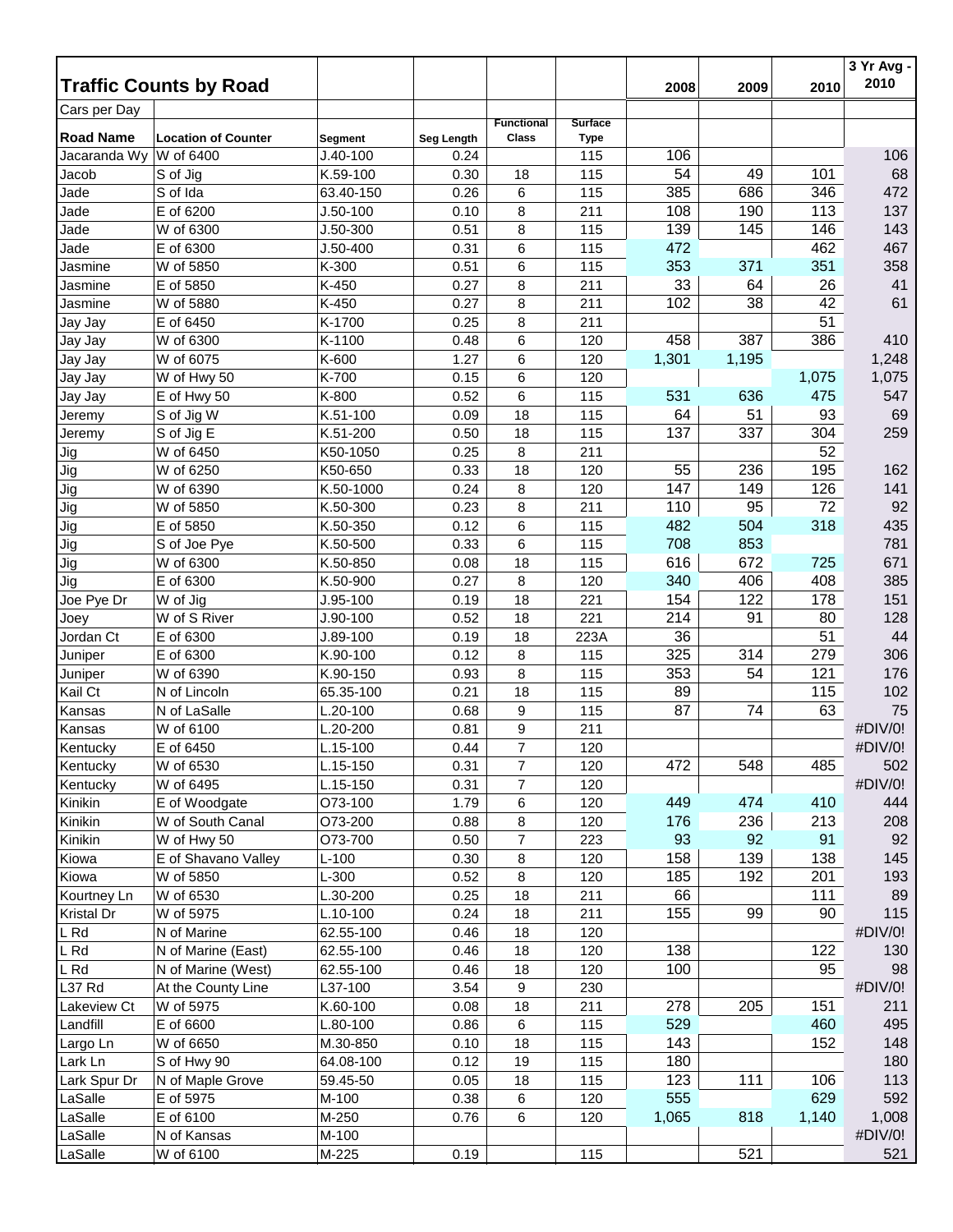|                           |                                               |                |            |                   |                |                  |       |       | 3 Yr Avg -<br>2010 |
|---------------------------|-----------------------------------------------|----------------|------------|-------------------|----------------|------------------|-------|-------|--------------------|
| Cars per Day              | <b>Traffic Counts by Road</b>                 |                |            |                   |                | 2008             | 2009  | 2010  |                    |
|                           |                                               |                |            | <b>Functional</b> | <b>Surface</b> |                  |       |       |                    |
| <b>Road Name</b>          | <b>Location of Counter</b>                    | <b>Segment</b> | Seg Length | Class             | <b>Type</b>    |                  |       |       |                    |
| LaSalle                   | W of 6175                                     | M-250          | 0.76       | 6                 | 120            | 989              |       |       | 989                |
| LaSalle                   | E of 6175                                     | M-300          | 0.24       | 6                 | 120            | 1,235            |       |       | 1,235              |
| LaSalle                   | W of Hwy 50                                   | M-400          | 0.89       | 6                 | 120            | 2,629            | 2,726 | 3,277 | 2,877              |
| LaSalle                   | E of 6700                                     | M-500          | 0.76       | $\overline{7}$    | 120            | 381              | 347   | 339   | 356                |
| Liberty                   | E of E Borough                                | 67.55-100      | 0.21       |                   | 115            | 279              |       | 198   | 239                |
| Lilac                     | W of 6530                                     | <b>CITY</b>    | 0.25       | 18                | 211            |                  |       |       | #DIV/0!            |
| Lily dr                   | W of 5950                                     | M.83-100       | 0.06       | 18                | 115            | 22               | 29    | 9     | 20                 |
| Lincoln                   | E of 6530                                     | L.75-100       | 0.20       | $\overline{7}$    | 120            |                  |       |       | #DIV/0!            |
| Lincoln                   | W of 6600                                     | $L.75-150$     | 0.37       | $\overline{7}$    | 120            | 403              | 470   | 470   | 448                |
| Little Cimarron           | S of Hwy 50                                   | S84-300        | 0.08       | 8                 | 211            | 110              | 89    | 97    | 99                 |
| Little Way                | W of 6600                                     | $L.85-100$     | 0.29       | 18                | 115            | 142              |       | 153   | 148                |
| Lobo Dr                   | E of 6100                                     | M.35-100       | 0.18       | 18                | 211            | 75               | 80    | 110   | 88                 |
| Locust                    | City Limit - 6650 Rd                          | <b>CITY</b>    |            |                   |                |                  |       |       | #DIV/0!            |
| Locust                    | E of 6700                                     | <b>CITY</b>    |            |                   |                |                  |       |       | #DIV/0!            |
| Locust                    | E of 5950                                     | M.75-100       | 0.49       | 8                 | 211            | 23               |       |       | 23                 |
| Locust                    | E of 6600                                     | M.75-500       | 0.23       | 8                 | 115            |                  |       |       | #DIV/0!            |
| Locust                    | E of 6650                                     | M.75-700       | 0.39       | 8                 | 115            | 540              | 504   | 455   | 500                |
| Locust                    | W of 6700                                     | M.75-700       | 0.39       | 8                 | 115            | 398              | 381   | 378   | 386                |
| Lucres Dr (nort W of 5975 |                                               | K.65-100       | 0.33       | 18                | 223            | 64               | 97    | 38    | 66                 |
| Lucres Rd (sou W of 5975  |                                               | K.65-100       | 0.33       | 18                | 223            | 69               | 52    | 62    | 61                 |
| M73                       | E of Hwy 347                                  | M73-100        | 1.56       | 9                 | 211            | 107              | 40    | 45    | 64                 |
| Maple Grove               | E of 5875                                     | N-350          | 0.06       | $\overline{7}$    | 120            | 123              | 120   | 173   | 139                |
| Maple Grove               | W of 6100                                     | N-600          | 1.01       | 8                 | 120            | 362              | 237   | 353   | 317                |
| Marine                    | S of Mtn View CT                              | 64.00-400      | 0.18       | 6                 | 115            | 3,958            | 3,703 | 4,278 | 3,980              |
| Marine                    | E of L Rd west                                | 64.00-725      | 0.20       |                   | 115            |                  |       |       | #DIV/0!            |
| Marine                    | S of LaSalle                                  | 64.00-900      | 0.22       | 6                 | 115            | 975              | 883   | 880   | 913                |
| Maroon Bell Dr E of 6175  |                                               | N.07-100       | 0.04       | 18                | 115            |                  |       |       | #DIV/0!            |
| Miami                     | E of City Limit                               | N.50-1150      | 0.34       |                   | 115            |                  |       |       | #DIV/0!            |
| Miami                     | E of 6000                                     | <b>CITY</b>    |            |                   |                |                  |       |       | #DIV/0!            |
| Miami                     | W of 6700                                     | <b>CITY</b>    |            |                   |                |                  |       |       | #DIV/0!            |
| Miami                     | E of 6700                                     | N.50-1000      | 0.27       | 6                 | 115            |                  |       |       | #DIV/0!            |
| Miami                     | E of 6720                                     | N.50-1100      | 0.07       | 6                 | 115            |                  |       |       | #DIV/0!            |
| Miami                     | S of Hwy 50                                   | N.50-1200      | 0.18       | 6                 | 115            | 650              | 612   | 642   | 635                |
| Miami                     | W of 6100                                     | N.50-400       | 0.16       | 8                 | 211            | 41               | 63    | 52    | 52                 |
| Miguel                    | S of Hwy 50                                   | 69.00-600      | 0.37       | 8                 | 211            | 130              | 158   | 153   | 147                |
| Miguel                    | S of Hwy 50 Water Users                       | N.60-100       | 2.70       | 8                 | 211            | 55               | 63    | 73    | 64                 |
| Monroe                    | E of 6130                                     | N.70-200       | 0.07       | 18                | 211            | 62               |       | 98    | 80                 |
| Mtn View Ct               | E of Marine                                   | N.81-100       | 0.03       | 9                 | 115            |                  |       | 430   | 430                |
| Mustang                   | N of Marine                                   | 63.55-300      | 0.33       | 18                | 211            | 244              | 172   | 185   | 200                |
| N Ramona                  | E of 6400                                     | P.43-100       | 0.07       | 19                | 115            | 516              | 728   | 751   | 665                |
| N Rd                      | E of 6700                                     | $O.40 - 600$   | 0.25       | 9                 | 211            |                  |       |       | #DIV/0!            |
| N River                   | S of Carnation / N of Olathe City L 59.10-100 |                | 0.77       | 8                 | 223            | 182              | 209   | 185   | 192                |
| N River                   | N of Blossom                                  | 59.10-200      | 0.51       | 8                 | 120            | 119              | 128   | 112   | 120                |
| N River                   | W of Hwy 50                                   | 59.10-300      | 1.33       | 8                 | 120            | $\overline{212}$ | 100   | 107   | 140                |
| N73                       | E of Hwy 50                                   | N73-100        | 0.88       | 9                 | 211            | 74               | 59    | 39    | 57                 |
| N74                       | E of Hwy 50                                   | N74-100        | 1.40       | 9                 | 211            | 112              | 18    | 26    | 52                 |
| Nancy Way                 | W of 6400                                     | O.78-200       | 0.06       | 19                | 115            | 655              | 862   | 445   | 654                |
| Neptune Way               | E of 6400                                     | $O.85-100$     | 0.04       | 18                | 115            | 69               |       |       | 69                 |
| Newport                   | E of Hwy 90                                   | O.31-400       | 0.24       | 19                | 115            | 82               |       | 91    | 87                 |
| Niagra                    | E of 6100                                     | $O.50 - 100$   | 1.00       | 8                 | 223            | 84               | 91    | 68    | 81                 |
| Niagra                    | W of 6200                                     | $O.50 - 100$   | 1.00       | 8                 | 223            | 139              | 153   | 186   | 159                |
| Niagra                    | W of Hwy 90                                   | $O.50 - 450$   | 0.19       | 18                | 223A           | 170              | 136   | 158   | 155                |
| Nighthawk                 | W of 6200                                     | $0.18 - 100$   | 0.26       | 18                | 223A           | 82               |       | 57    | 70                 |
| Normandy                  | W of 6400                                     | $O.40 - 100$   | 0.22       | 19                | 115            | 323              | 512   | 475   | 437                |
| North Star Dr             | E of 6200                                     | O.67-100       | 0.16       | 18                | 115            | 282              | 176   | 153   | 204                |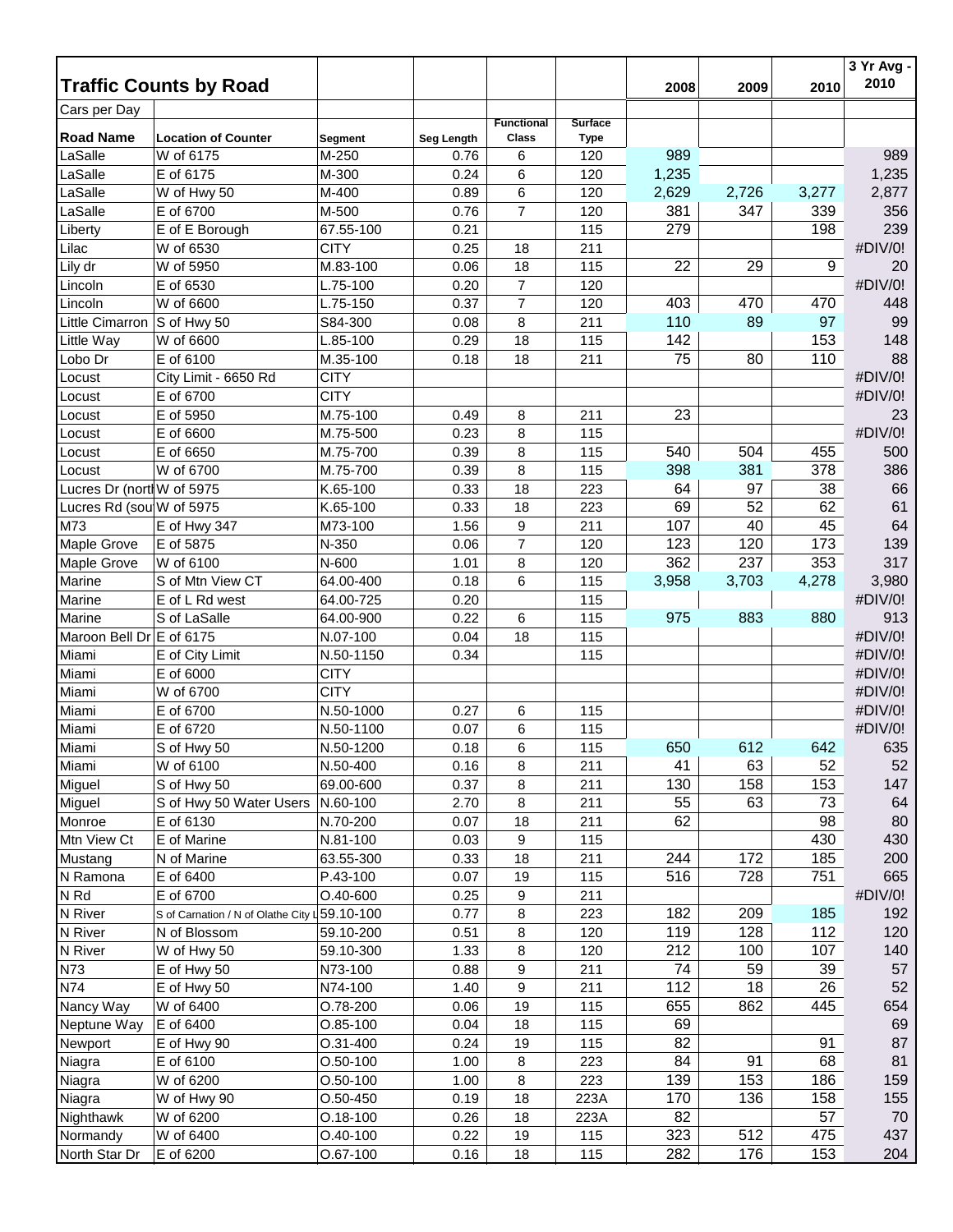|                            |                                           |                 |            |                                   |                               |       |       |       | 3 Yr Avg - |
|----------------------------|-------------------------------------------|-----------------|------------|-----------------------------------|-------------------------------|-------|-------|-------|------------|
|                            | <b>Traffic Counts by Road</b>             |                 |            |                                   |                               | 2008  | 2009  | 2010  | 2010       |
| Cars per Day               |                                           |                 |            |                                   |                               |       |       |       |            |
| <b>Road Name</b>           | <b>Location of Counter</b>                | Segment         | Seg Length | <b>Functional</b><br><b>Class</b> | <b>Surface</b><br><b>Type</b> |       |       |       |            |
| Norwood                    | W of Chipeta                              | $O.60 - 200$    | 0.04       | 19                                | 120                           | 483   | 892   | 398   | 591        |
| 072                        | W of Kinikin                              | O72-100         | 0.35       | 9                                 | 211                           |       |       |       | #DIV/0!    |
| O74                        | E of Hwy 50                               | O74-100         | 1.53       | 9                                 | 211                           | 89    | 54    | 45    | 63         |
| Oak Grove                  | E of 6700                                 | <b>CITY</b>     |            |                                   |                               |       |       |       | #DIV/0!    |
| Oak Grove                  | W of 6700                                 | <b>CITY</b>     |            |                                   |                               |       |       |       | #DIV/0!    |
| Oak Grove                  | E of 6000                                 | $P-100$         | 0.24       | 8                                 | 211                           | 172   | 97    | 114   | 128        |
| Oak Grove                  | E of 6100                                 | P-300           | 0.09       | 8                                 | 120                           |       |       |       | #DIV/0!    |
| Oak Grove                  | E of 6830                                 | P-1500          | 0.50       | 8                                 | 120                           | 491   | 521   | 461   | 491        |
| Oak Grove                  | W of Hwy 90                               | P-450           | 0.12       | 8                                 | 120                           | 665   | 516   | 709   | 630        |
| Oak Grove                  | W of 6300                                 | P-500           | 0.03       | 6                                 | 115                           | 878   | 642   | 628   | 716        |
| Oak Grove                  | E of 6300                                 | P-600           | 0.78       | 6                                 | 115                           |       |       |       | #DIV/0!    |
| Oak Grove                  | W of Chipeta                              | P-850           | 0.18       | 6                                 | 115                           | 2,863 | 3,246 | 2,951 | 3,020      |
|                            | Oak Grove (eas End of Pavement(at Mead ?? |                 |            |                                   |                               |       |       |       | #DIV/0!    |
| Oakland                    | E of 6400                                 | P.38-100        | 0.18       | 19                                | 115                           | 204   | 193   | 176   | 191        |
| Oceania Way                | S of Orange                               | 62.75-100       | 0.22       | 18                                | 115                           | 80    |       |       | 80         |
| Octillo Ct                 | E of 6700                                 | P.31-100        | 0.06       | 18                                | 115                           | 319   | 197   | 202   | 239        |
| Ogden                      | W of 6700                                 | <b>CITY</b>     |            |                                   |                               |       |       |       | #DIV/0!    |
| Ogden                      | E of 6725                                 | P.45-100 (City) | 0.32       | 18                                | 115                           | 99    |       |       | 99         |
| Ogden                      | E of 6760                                 | P.45-275        | 0.16       | 18                                | 115                           |       |       | 110   | 110        |
| Ohlm                       | E of 6250                                 | P.50-100        | 0.22       | 18                                | 120                           | 119   | 113   | 100   | 111        |
| Ohlm                       | W of 6300                                 | P.50-150        | 0.28       | 18                                | 120                           | 434   | 263   | 261   | 319        |
| Old Lindsey Tr S of Hwy 90 |                                           | Private         |            |                                   |                               | 24    |       |       | 24         |
| Openfield Dr               | W of Oak Grove                            | <b>CITY</b>     |            |                                   |                               |       |       |       | #DIV/0!    |
| Opposum                    | E of 6300                                 | P.85-100        | 0.19       | 18                                | 211                           | 42    |       | 35    | 39         |
| Orange                     | E of 6250                                 | P.75-100        | 0.10       | 18                                | 120                           | 112   |       | 107   | 110        |
| Orange                     | W of 6300                                 | P.75-150        | 0.41       | 18                                | 120                           | 173   | 166   | 134   | 158        |
| Orange                     | E of 6300                                 | P.75-200        | 0.27       | 18                                | 211                           | 41    | 46    | 40    | 42         |
| Orchard                    | W of 6400                                 | O.45-300        | 0.26       | 18                                | 223A                          | 252   | 93    | 92    | 146        |
| Orchard                    | E of 6400                                 | $O.45 - 400$    | 0.13       | 18                                | 115                           | 80    | 294   | 336   | 237        |
| Orchard                    | W of Chipeta                              | $O.45 - 500$    | 0.27       | 18                                | 115                           | 491   | 468   | 499   | 486        |
| Otter                      | E of Hwy 550                              | <b>CITY</b>     | 0.38       | 8                                 | 120                           |       |       |       | #DIV/0!    |
| Otter                      | E of Brook (city limit)                   | P.90-200        | 0.48       | 18                                | 120                           | 112   | 103   | 193   | 136        |
| Otter                      | E of Woodgate                             | <b>CITY</b>     | 1.13       | 18                                | 120                           |       |       |       | #DIV/0!    |
| P77                        | W of Cimarron                             | P77-200         | 6.12       | 9                                 | 211                           | 47    | 34    | 33    | 38         |
| P77                        | S of Hwy 50                               | P77-300         | 3.37       | 9                                 | 211                           | 49    | 49    | 40    | 46         |
| Pahgre                     | S of Trout                                | 68.05-100       | 0.61       | 8                                 | 223                           | 149   | 176   | 165   | 163        |
| Pahgre                     | N and E of Trout                          | 68.10-100       | 0.06       | 9                                 | 211                           | 182   |       |       | 182        |
| Pahgre                     | S of Kinikin                              | 68.10-400       | 0.39       | 8                                 | 115                           | 216   | 196   | 173   | 195        |
| Pahgre                     | N of Uncompahgre                          | $T.50-100$      | 0.87       | 8                                 | 223                           | 98    | 102   | 76    | 92         |
| Paradox TR (P(W of Popular |                                           | zzz-Paradox Tr  |            | 9                                 | 211                           | 189   |       |       | 189        |
| Patti Ct                   | W of Sunshine                             | Q.39-100        | 0.08       | 18                                | 211                           | 75    |       | 55    | 65         |
| Peach                      | W of 6300                                 | P.95-100        | 0.10       | 18                                | 115                           |       |       | 66    | 66         |
| Peach Valley               | E of 6400                                 | G.64-100        | 0.94       |                                   | 211                           | 191   |       |       | 191        |
| Pearl                      | E of 6250                                 | Q.40-100        | 0.38       | 8                                 | 115                           | 366   | 369   | 355   | 363        |
| Pearl                      | E of 6310                                 | Q.40-250        | 0.50       | 8                                 | 223                           | 203   | 283   | 282   | 256        |
| Pierce                     | W of Chipeta                              | $O.10 - 100$    | 0.07       | 18                                | 120                           | 117   |       | 82    | 100        |
|                            | Poison Springs S of Black Canyon Rd       | D.77-100        | 2.13       |                                   | 211                           | 21    |       |       | 21         |
| Popular                    | S of Hwy 90                               | Q.70-100        | 1.12       | 8                                 | 223                           | 77    | 98    | 98    | 91         |
| Popular                    | W of 6250                                 | Q.70-300        | 0.55       | 8                                 | 223                           | 254   | 278   | 254   | 262        |
| Q 72                       | E of Kinikin                              | Q72-100         | 3.19       | 9                                 | 211                           | 56    | 63    | 71    | 63         |
| Racine                     | W of Hwy 550                              | <b>CITY</b>     | 0.83       | 8                                 | 120                           |       |       |       | #DIV/0!    |
| Racine                     | E of Hwy 550                              | R.10-200        | 0.14       | 8                                 | 120                           | 164   | 138   | 125   | 142        |
| Racine                     | E of Sunshine                             | R.10-300        | 1.26       | 8                                 | 211                           | 112   | 94    | 87    | 98         |
| Ranger                     | W of 6400                                 | R.50-300        | 0.73       | 8                                 | 223                           | 109   | 87    | 109   | 102        |
| Ranger                     | S of 6400                                 | R.50-400        | 0.10       | 8                                 | 115                           | 215   | 222   | 210   | 216        |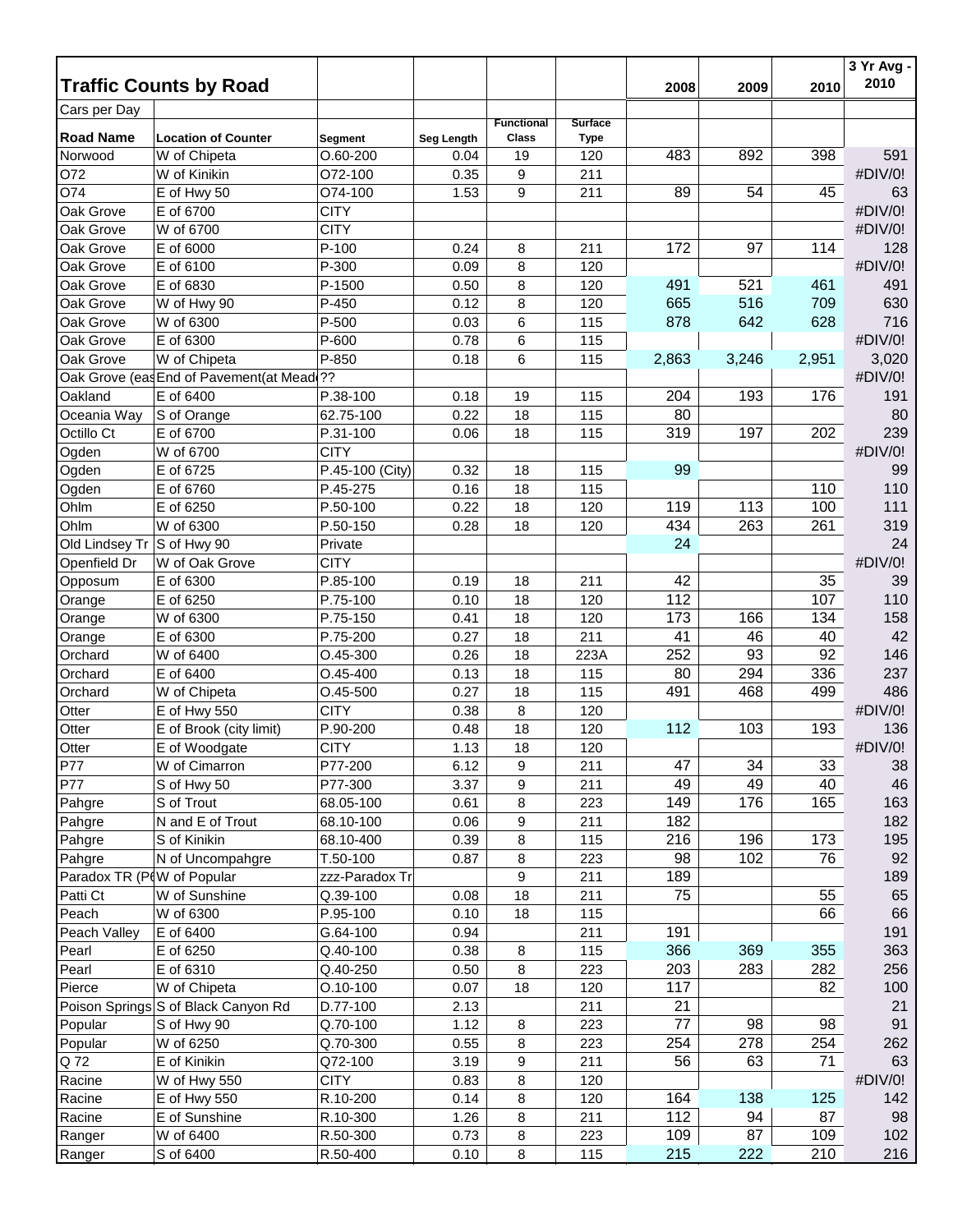|                                                    | <b>Traffic Counts by Road</b>                    |                        |            |                            |                               |                 |       |       | 3 Yr Avg -<br>2010 |
|----------------------------------------------------|--------------------------------------------------|------------------------|------------|----------------------------|-------------------------------|-----------------|-------|-------|--------------------|
| Cars per Day                                       |                                                  |                        |            |                            |                               | 2008            | 2009  | 2010  |                    |
| <b>Road Name</b>                                   | <b>Location of Counter</b>                       | Segment                | Seg Length | <b>Functional</b><br>Class | <b>Surface</b><br><b>Type</b> |                 |       |       |                    |
| <b>Ridgeview Dr</b>                                | E of Hwy 550                                     | T.60-100               | 0.11       | 18                         | 120                           | 130             |       | 69    | 100                |
| Riverside                                          | E of Hwy 550                                     | R.25-100               | 0.37       | 9                          | 211                           | 138             | 133   | 104   | 125                |
|                                                    | Rolling Hills RDN or Spring Creek                | 59.84-100              | 0.13       | 18                         | 211                           | 54              |       | 69    | 62                 |
| Rose                                               | W of Hwy 550                                     | R.75-100               | 0.18       | 18                         | 211                           | 50              |       |       | 50                 |
| Rose                                               | E of Hwy 550                                     | R.75-200               | 0.39       | 9                          | 211                           | 38              | 71    | 88    | 66                 |
| S Ramona                                           | E of 6400                                        | P.55-100               | 0.07       | 19                         | 115                           | 246             | 247   | 241   | 245                |
| S River Rd                                         | N of Jay Jay (S of Joey)                         | 59.45-200              | 0.09       | 8                          | 120                           | 711             | 674   | 605   | 663                |
| S River Rd                                         | S of Church                                      | 59.45-400              | 1.24       | 8                          | 115                           |                 |       |       | #DIV/0!            |
| Sanborn Park                                       | Bottom of Clay Cr Hill                           | JJ45-50                | 2.11       | 8                          | 223                           | 72              | 66    | 57    | 65                 |
| Sanborn Park                                       | W of Dave Wood Rd                                | JJ45-600               | 3.05       | 8                          | 211                           | 99              | 71    | 79    | 83                 |
|                                                    |                                                  |                        |            |                            |                               | 91              | 109   | 119   | 106                |
|                                                    | Shavano valley End of oil - W of Spring Cr O-200 |                        | 0.56       |                            | 211                           | 130             | 117   | 106   | 118                |
| Shavano valley N of Hwy 90                         | Shavano valley S of Spring Creek                 | 59.00-100<br>59.00-300 | 1.05       | 8                          | 223                           | 178             | 184   | 195   | 186                |
|                                                    |                                                  |                        | 1.00       | 8                          | 223                           |                 |       |       | #DIV/0!            |
| Shavano valley S of Rim Rd<br>Shavano valley N End |                                                  | 58.00-300              | 0.25       |                            | 211                           |                 |       |       |                    |
|                                                    |                                                  |                        |            |                            |                               |                 |       |       | #DIV/0!            |
|                                                    | Simm Mesa Rd S of Happy Canyon                   | 63.71-200              | 2.08       | 9                          | 211                           |                 |       |       | #DIV/0!            |
| Simm Mesa Rd S of Ranger                           |                                                  | 63.71-400              | 0.17       | 9                          | 115                           | 102             | 270   | 138   | 170                |
| Solar                                              | N of Solitude                                    | S-100                  | 0.28       | 8                          | 115                           |                 | 70    |       | 70                 |
| Solar                                              | W of Hwy 550                                     | S-350                  | 0.79       | 8                          | 115                           | 454             | 454   | 414   | 441                |
| Solar                                              | E of Hwy 550                                     | S-400                  | 0.50       | 18                         | 223A                          | 136             | 166   | 105   | 136                |
| Solar                                              | W of Circle H Estates                            |                        |            |                            |                               |                 |       |       | #DIV/0!            |
| Solitude                                           | S of Solar                                       | T.65-100               | 0.60       | 18                         | 223A                          | 88              |       | 81    | 85                 |
| Spring Canyon S of Popular                         |                                                  | 61.99-100              | 1.42       | 9                          | 211                           | 50              |       | 54    | 52                 |
| <b>Spring Creek</b>                                | E of Mexican Gulch                               | $O-1050$               | 0.84       | 6                          | 115                           |                 |       |       | #DIV/0!            |
| Spring Creek                                       | W of Hwy 90                                      | $O-1050$               | 0.84       | 6                          | 115                           | 3,025           | 3,146 | 3,233 | 3,135              |
| <b>Spring Creek</b>                                | N of Shavano Valley                              | $O-400$                | 0.91       | 8                          | 115                           |                 |       |       | #DIV/0!            |
| <b>Spring Creek</b>                                | W of 5875                                        | $O-400$                | 0.91       | 8                          | 115                           |                 |       |       | #DIV/0!            |
| <b>Spring Creek</b>                                | E of 5875                                        | $O-450$                | 0.10       | 6                          | 115                           | 639             | 635   | 769   | 681                |
| <b>Spring Creek</b>                                | W of 6000                                        | $O-550$                | 0.15       | 6                          | 115                           |                 |       |       | #DIV/0!            |
| <b>Spring Creek</b>                                | E of 6130                                        | $O-800$                | 0.14       | 6                          | 115                           |                 |       |       | #DIV/0!            |
| <b>Spring Creek</b>                                | E of 6000                                        | $O-600$                | 0.50       | 6                          | 115                           | 1,130           | 1,214 | 1,205 | 1,183              |
| <b>Spring Creek</b>                                | W of 6100                                        | $O-650$                | 0.51       | 6                          | 115                           |                 |       |       | #DIV/0!            |
| <b>Spring Creek</b>                                | W of 6175                                        | O-850                  | 0.13       | 6                          | 115                           |                 |       |       | #DIV/0!            |
| <b>Spring Creek</b>                                | E of 6175                                        | O-900                  | 0.06       | 6                          | 115                           | 2,369           |       |       | 2,369              |
| Springs Ln                                         | W of Little Cimarron                             | S.50-100               | 0.47       | 18                         | 211                           | 17              | 29    | 15    | 20                 |
| <b>Starlight Ct</b>                                | S of Sunshine                                    | 67.58-100              | 0.08       | 18                         | 115                           | 95              |       | 92    | 94                 |
| Story Ln                                           | S of Oak Grove                                   | 64.07-100              | 0.25       | 18                         | 115                           | 94              | 169   | 148   | 137                |
| Sun Ct                                             | W of Solar                                       | $T.10-100$             | 0.03       | 18                         | 211                           |                 |       |       | #DIV/0!            |
| Sunnyside Rd                                       | E of 6700                                        | <b>CITY</b>            |            |                            |                               |                 |       |       | #DIV/0!            |
| Sunnyside Rd                                       | W of 6720                                        | <b>CITY</b>            |            |                            |                               |                 |       |       | #DIV/0!            |
| Sunnyside Rd                                       | W of 6800                                        | <b>CITY</b>            |            |                            |                               |                 |       |       | #DIV/0!            |
| Sunridge                                           | W of Solar                                       | S.90-100               | 0.13       | 18                         | 115                           | 59              |       |       | 59                 |
| Sunset Mesa                                        | E of Chipeta                                     | 64.70-40               | 0.10       | 18                         | 120                           | 538             | 547   | 596   | 560                |
| Sunset Rd                                          | E of Pahgre                                      | S.80-100               | 0.17       | 18                         | 223A                          | 110             |       |       | 110                |
| Sunshine                                           | W of Starlight                                   | 67.25-200              | 0.50       | 8                          | 120                           |                 | 411   | 399   | 405                |
| Sunshine                                           | N of Kinikin                                     | 68.50-100              | 0.05       | 8                          | 120                           | 160             | 180   | 142   | 161                |
| T Rd                                               | W of Hwy 550                                     | T.80-300               | 0.29       | 18                         | 211                           | 179             | 95    | 64    | 113                |
| T85                                                | E of Little Cimarron                             | T85-100                | 0.27       | 8                          | 211                           |                 | 41    | 19    | $30\,$             |
| Tombstone Dr                                       | W of Hwy 50                                      | $J.05 - 200$           | 0.15       | 18                         | 223                           | 100             | 58    | 180   | 113                |
| Transfer                                           | N of Divide                                      | Y48-100                | 0.91       | 8                          | 211                           | 17              | 43    | 64    | 41                 |
| Transfer                                           | S of Hickory                                     | 55.50-100              | 0.61       | 8                          | 211                           | 71              | 73    | 73    | 72                 |
| Transfer                                           | S of Holly                                       | Y48-500                | 0.60       | 8                          | 211                           |                 |       |       | #DIV/0!            |
|                                                    | Tres Coyotes T E of Dave Wood Rd                 | Private                |            |                            | 211                           |                 |       |       | #DIV/0!            |
| Trophy                                             | N of Uncompahgre                                 | 68.05-50               | 0.05       |                            | 115                           | $\overline{79}$ | 46    | 55    | 60                 |
| Trout                                              | E of Hwy 550                                     | $T-200$                | 0.40       | $\,8\,$                    | 120                           | 312             | 311   | 314   | 312                |
|                                                    |                                                  |                        |            |                            |                               |                 |       |       |                    |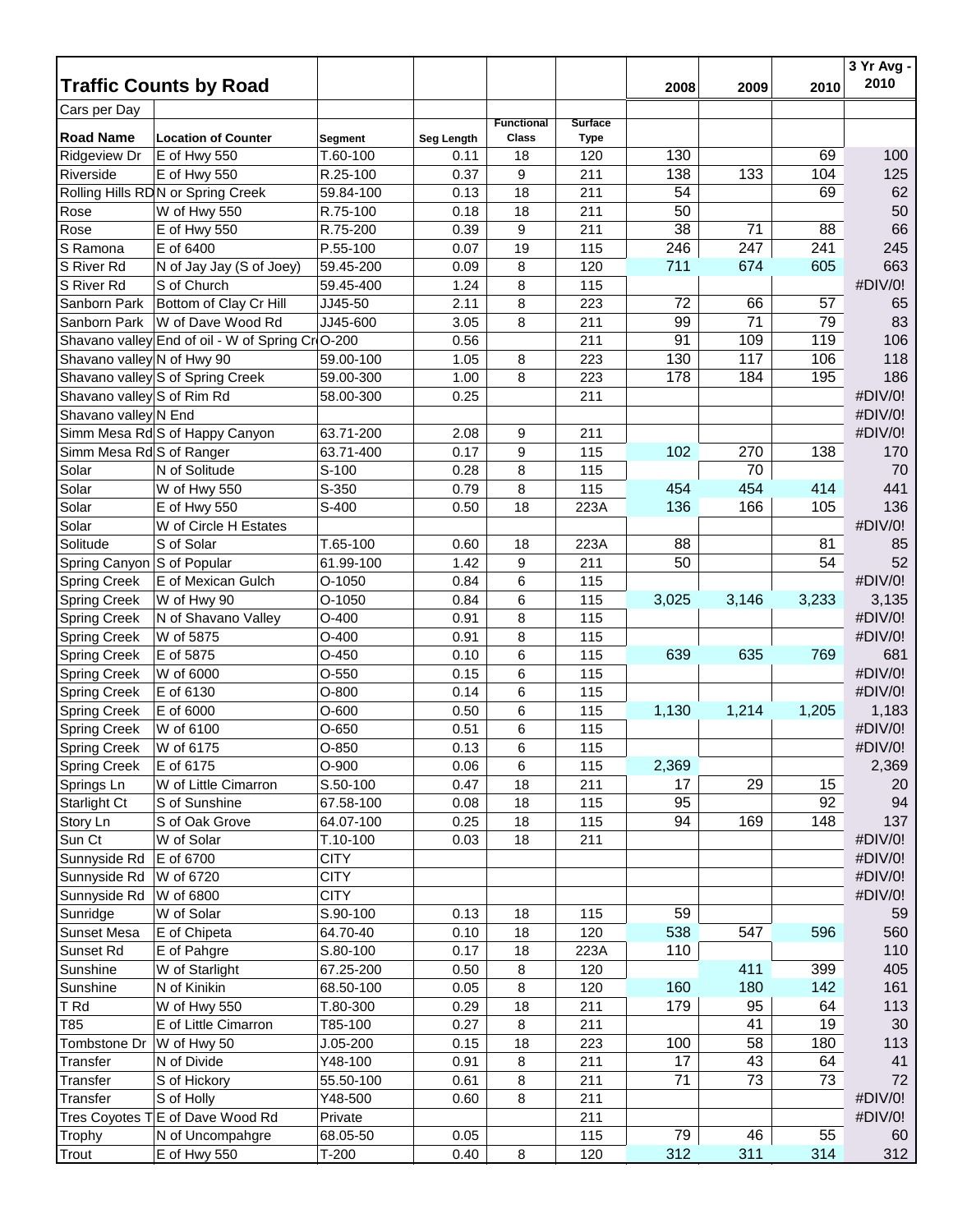|                  | <b>Traffic Counts by Road</b>   |                |            |                                   |                               | 2008                | 2009 | 2010 | 3 Yr Avg -<br>2010 |
|------------------|---------------------------------|----------------|------------|-----------------------------------|-------------------------------|---------------------|------|------|--------------------|
| Cars per Day     |                                 |                |            |                                   |                               |                     |      |      |                    |
| <b>Road Name</b> | <b>Location of Counter</b>      | <b>Segment</b> | Seg Length | <b>Functional</b><br><b>Class</b> | <b>Surface</b><br><b>Type</b> |                     |      |      |                    |
| Trout            | E of Pahgre                     | $T-500$        | 0.18       | 8                                 | 211                           |                     |      |      | #DIV/0!            |
| Tulare           | E of Hwy 550                    | T.90-100       | 0.12       | 18                                | 115                           | 192                 | 200  | 194  | 195                |
| Tulip Circle W   | S of Tulare                     | T.91-100       | 0.20       | 18                                | 115                           |                     |      |      | #DIV/0!            |
| Tulip Circle E   | N of Tulare                     | T.91-200       | 0.21       | 18                                | 115                           |                     |      |      | #DIV/0!            |
| Tumbleweed       | N of Uncompahgre                | T.99-100       | 0.13       | 18                                | 115                           | 71                  | 74   | 71   | 72                 |
| Uncomphagre      | W of Buckhorn                   | 70.50-100      | 0.20       | 8                                 | 120                           | 137                 | 142  | 144  | 141                |
| Uncomphagre      | E of Hwy 550                    | $U-300$        | 0.27       | 8                                 | 120                           | 516                 | 520  | 572  | 536                |
| V60 Trail        | E of Dave Wood Rd               | Private        |            |                                   | 211                           |                     |      |      | #DIV/0!            |
| V66 Trail        | W of Govt Springs               | Private        |            | 9                                 | 211                           | 76                  | 68   | 62   | 69                 |
| Verde            | W of 6250                       | $P.80-100$     | 0.25       | 18                                | 223A                          | 111                 | 98   | 96   | 102                |
| Vernal Rd        | E of Hwy 550                    | $V.20-100$     | 0.31       | 18                                | 211                           | 65                  | 47   | 69   | 60                 |
| Vicuna Dr        | W of Hwy 550                    | $V.30-100$     | 0.21       | 18                                | 211                           | 105                 | 93   | 124  | 107                |
|                  | W Black Canyo W of Black Canyon | A-250          | 1.17       | 9                                 | 211                           | 55                  | 84   | 146  | 95                 |
| Willow           | W of Chipeta                    | $O.20 - 100$   | 0.07       | 18                                | 211                           | 139                 | 173  | 92   | 135                |
| Woodgate         | E of Hwy 550                    | 66.40-100      | 0.21       | 8                                 | 115                           | 257                 | 192  | 171  | 207                |
| Woodgate         | Uncompahgre Bridge              | 66.40-200      | 0.36       | 8                                 | 115                           |                     |      |      | #DIV/0!            |
|                  | S of Kinikin                    |                |            | 8                                 |                               | 355                 | 321  |      | 345                |
| Woodgate         |                                 | 66.40-500      | 0.46       |                                   | 115                           |                     |      | 359  |                    |
|                  |                                 |                |            |                                   |                               |                     |      |      |                    |
| <b>West End</b>  |                                 |                |            |                                   |                               | <b>Cars Per Day</b> |      |      |                    |
|                  | <b>Traffic Counts by Road</b>   |                |            |                                   |                               | 2008                | 2009 | 2010 | 3 Yr Avg           |
| <b>Road Name</b> | <b>Location of Counter</b>      |                |            |                                   |                               |                     |      |      |                    |
| 25 Mesa          | E of 4th St (N of 2900)         | <b>BB29-50</b> | 5.54       | 6                                 | 115                           | 107                 | 95   |      | 101                |
| $25$ Mesa        | N of Divide                     | Q37-100        | 5.13       | $\overline{7}$                    | 211                           | 73                  | 64   | 120  | 86                 |
| 25 Mesa          | S of Divide Rd                  | BB29-350       | 1.58       | 8                                 | 211                           | 73                  | 90   | 140  | 101                |
| 550              | N of U5                         | T5-200         | 0.49       | 8                                 | 115                           | 174                 | 17   | 62   | 84                 |
| 550              | S of T5 Rd                      | T5-300         | 0.03       |                                   | 115                           | 30                  | 48   | 28   | 35                 |
| 575              | N of Hwy 90                     | T5-100         |            | 8                                 | 115                           | 66                  | 91   | 74   | 77                 |
| 600              | N of V                          |                | 0.81       |                                   |                               | 63                  |      |      | 63                 |
|                  |                                 | 6.00-100       | 0.18       |                                   | 115                           |                     |      |      |                    |
| 600              | N of U                          | 6.00-250       | 1.00       | 8                                 | 211                           | 30                  | 30   | 23   | 28                 |
| 600              | S of U5                         | 6.00-150       | 0.09       | $\overline{7}$                    | 115                           |                     |      |      | #DIV/0!            |
| 600              | N of U5                         | 6.00-200       | 0.75       | 8                                 | 115                           | 81                  | 91   | 70   | 81                 |
| 600              | S of U RD                       | 6.00-200       | 0.75       | 8                                 | 115                           | 47                  |      |      | 47                 |
| 675              | N of Hwy 90                     | 7.00-100       | 1.43       | 8                                 | 115                           | 71                  | 91   | 84   | 82                 |
| 700              | N of $\overline{V}$             | 7.00-200       | 1.00       |                                   | 115                           | 33                  | 32   | 44   | 36                 |
| 755              | N of Hwy 90                     | X8-200         | 0.23       |                                   | 211                           | 18                  |      |      | 18                 |
| 950              | N of Hwy 90                     | 9.50-100       | 1.01       | 8                                 | 211                           | 36                  | 79   | 46   | 54                 |
| 1000             | N of Hwy 90                     | Z10-100        | 0.57       | 9                                 | 230                           | 25                  | 42   | 25   | 31                 |
| 2600             | N of AA                         | 26.00-200      | 0.98       | 8                                 | 115                           | 64                  | 58   | 71   | 64                 |
| 2650             | N of AA                         | 26.50-100      | 0.23       | 8                                 | 115                           | 59                  | 68   | 48   | 58                 |
| 2700             | S of CC                         | 27.00-100      | 0.56       | 8                                 | 211                           | 113                 | 113  | 90   | 105                |
| 2700             | N of CC                         | 27.00-150      | 0.50       | 8                                 | 115                           | 501                 | 333  | 128  | 321                |
| 2700             | W of BB                         | 27.00-400      | 0.69       | 8                                 | 115                           | 189                 |      |      | 189                |
| 2700             | E of AA                         | 27.00-500      | 0.47       | 8                                 | 115                           | 55                  | 55   | 24   | 45                 |
| 2800             | N of DD                         | 28.00-100      | 0.78       | $\overline{7}$                    | 115                           |                     |      |      | #DIV/0!            |
| 2800             | S of CC                         | 28.00-200      | 0.22       | $\overline{7}$                    | 115                           | 241                 | 295  | 270  | 269                |
| 2810             | S of BB                         | 28.10-100      | 0.49       | 8                                 | 115                           | 83                  | 76   | 90   | 83                 |
| 2875             | N of Hwy 141                    | 28.75-100      | 0.49       | 9                                 | 211                           | 89                  |      |      | 89                 |
| 2900             | N of DD                         | 29.00-100      | 0.97       | 7                                 | 115                           | 131                 | 130  | 302  | 188                |
| 2900             | S of CC                         | 29.00-100      | 0.97       | 7                                 | 115                           |                     |      |      | #DIV/0!            |
| 2900             | N of CC                         | 29.00-200      | 0.50       | $\boldsymbol{7}$                  | 115                           | 332                 | 260  | 158  | 250                |
| 3000             | S of CC                         | 30.00-200      | 0.95       | 8                                 | 115                           | 515                 | 645  | 550  | 570                |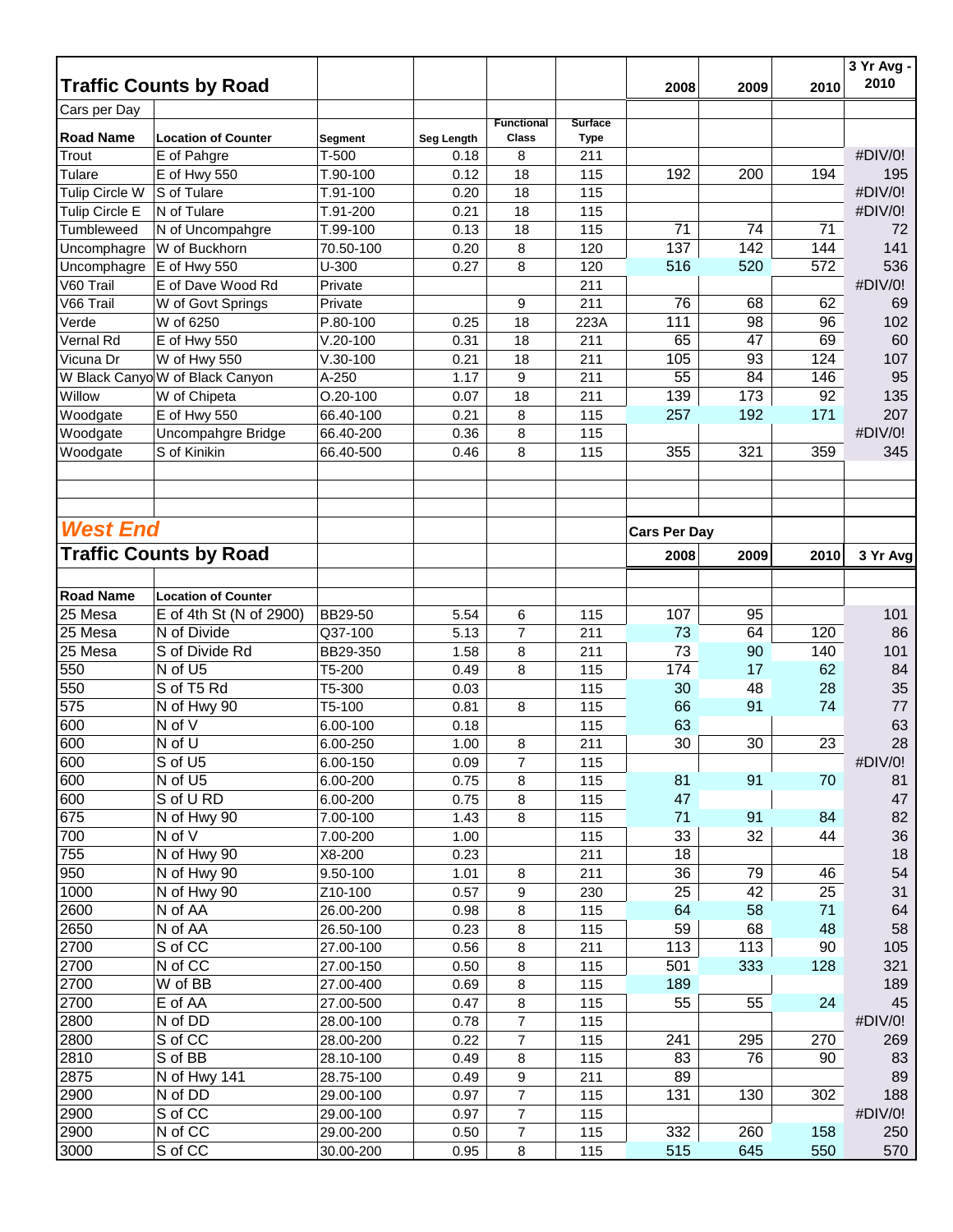|                                    |                                  |               |            |                   |                |      |      |                | 3 Yr Avg -     |
|------------------------------------|----------------------------------|---------------|------------|-------------------|----------------|------|------|----------------|----------------|
| <b>Traffic Counts by Road</b>      |                                  |               |            |                   |                | 2008 | 2009 | 2010           | 2010           |
| Cars per Day                       |                                  |               |            | <b>Functional</b> | <b>Surface</b> |      |      |                |                |
| <b>Road Name</b>                   | <b>Location of Counter</b>       | Segment       | Seg Length | Class             | <b>Type</b>    |      |      |                |                |
| 3500                               | S of Hwy 145                     | 35.00-100     | 0.47       | 9                 | 210            | 48   | 29   | 23             | 33             |
| 3500                               | N of Hwy 145                     | 35.00-200     | 0.55       | 9                 | 115            | 33   | 38   | 54             | 42             |
| 3510                               | W of II35 Rd                     | 35.10-100     | 0.89       |                   | 211            | 42   |      |                | 42             |
| 3575                               | W of Hwy 145                     | 35.75-100     | 1.48       | 8                 | 115            | 153  | 124  | 74             | 117            |
| 3575                               | S of Hwy 145                     | 35.75-300     | 0.36       | 9                 | 115            | 117  | 104  | 69             | 97             |
| 3575                               | N of Hwy 145                     | 35.75-400     | 0.07       | 9                 | 115            | 189  | 173  | 93             | 152            |
| 3575                               | N of II.10                       | 35.75-500     | 0.33       | 9                 | 115            |      |      |                | #DIV/0!        |
| 3575                               | W of Williams Pit                | 35.75-100     | 0.43       |                   | 211            | 83   |      |                | 83             |
| 3590                               | S of Hwy 145                     | 35.90-100     | 0.26       | 9                 | 115            | 93   | 82   | 108            | 94             |
| 3650                               | N of Hwy 145                     | 36.50-100     | 0.29       | 9                 | 211            |      |      |                | #DIV/0!        |
| 3700                               | W of Hwy 145                     | 37.00-100     | 0.53       | 9                 | 211            | 63   | 52   | 22             | 46             |
| 3760                               | N of II                          | 37.50-100     | 1.07       | $\boldsymbol{9}$  | 115            | 241  | 142  | 79             | 154            |
| 3760                               | at end of oil                    | 37.50-100     | 1.07       | 9                 | 115            |      |      |                | #DIV/0!        |
| 3775                               | N of Hwy 145                     | 37.75-100     | 1.00       | 9                 | 115            | 153  | 183  | 140            | 159            |
| 3900                               | N of Hwy 145                     | 39.00-100     | 0.73       | 9                 | 211            |      |      |                | #DIV/0!        |
| 4000                               | N of Hwy 145                     | 40.00-100     | 0.32       | 9                 | 115            | 196  | 171  | 92             | 153            |
| 4000                               | at end of oil                    | 40.00-300     | 0.30       | 9                 | 210            |      |      |                | #DIV/0!        |
| 42ZN                               | N of Hwy 145                     | 42.00-100     | 1.89       | 9                 | 115            |      | 179  | 159            | 169            |
| 43ZN                               | at County Line                   | 43.00-100     | 0.51       |                   | 211            | 184  |      |                | 184            |
| 90 RD                              | N of Hwy 141                     | 90-50         | 0.39       | $\overline{7}$    | 115            | 541  | 559  | 625            | 575            |
| 90 RD                              | E of DD30                        | 90-200        | 6.78       | $\overline{7}$    | 115            | 185  | 114  | 73             | 124            |
| 90 RD                              | end of oil at bridge             | 90-200        | 6.78       |                   | 115            |      |      | 53             | 53             |
| 90 RD                              | At Forest Line                   | 90-400        | 4.17       | $\overline{7}$    | 211            |      |      | 33             | 33             |
| 90 RD                              | SW of Divide Rd                  | 90-600        | 7.02       | 8                 | 230            |      |      |                | #DIV/0!        |
| AA RD                              | W of 2600                        | AA-100        | 1.00       | 9                 | 120            |      |      |                | #DIV/0!        |
| AA RD                              | W of 2700                        | AA-300        | 0.29       | 8                 | 115            | 148  | 137  | 162            | 149            |
|                                    | E of 2700                        |               |            |                   |                | 83   | 107  | 134            |                |
| <b>BB</b><br><b>BB</b>             | N of Nucla City Limit            | <b>BB-200</b> | 1.54       | 8<br>8            | 115            | 254  | 215  | 237            | 108<br>235     |
| BB27 RD                            | W of 2700 Rd                     | <b>BB-300</b> | 0.44       | 18                | 115            | 63   | 41   | 61             | 55             |
|                                    |                                  | BB27-10       | 1.13       |                   | 211            |      |      |                |                |
| CC                                 | E of Hwy 141                     | CC-200        | 1.10       | $\overline{7}$    | 115            | 55   | 84   | 134            | 91             |
| $\overline{cc}$                    | W of 2700                        | CC-300        | 1.51       | $\overline{7}$    | 115            |      |      |                | #DIV/0!        |
| $\overline{cc}$<br>$\overline{cc}$ | W of 2800                        | CC-500        | 0.28       | $\overline{7}$    | 115            | 409  | 392  | 451            | 417            |
|                                    | W of 2900                        | CC-1000       | 0.26       | $\overline{7}$    | 115            | 562  | 397  | 667            | 542            |
| $\overline{C}$                     | E of 3000                        | CC-1200       | 0.50       | 9                 | 115            | 71   | 96   | 140            | 102            |
| <b>DD</b>                          | E of CC                          | DD-50         | 1.11       | 8                 | 210            | 22   | 29   | 26             | 26             |
| <b>DD</b>                          | S of County Shop                 | DD-200        | 0.63       | $\boldsymbol{9}$  | 223            |      |      | 95             |                |
| <b>DD</b>                          | S of 2800                        | DD-250        | 0.23       | 8                 | 115            |      | 173  |                | 173            |
| <b>DD</b>                          | W of Hwy 97                      | DD-300        | 0.52       | $\overline{7}$    | 115            | 239  | 272  |                | 256            |
| <b>DD</b>                          | E of 2800                        | DD-300        | 0.51       |                   | 115            | 111  |      |                | 111            |
| <b>DD</b>                          | E of Hwy 97                      | DD-400        | 0.49       | $\boldsymbol{7}$  | 115            | 394  | 346  | 396            | 379            |
| <b>DD</b>                          | W of 3000                        | DD-500        | 0.99       | 8                 | 115            | 652  | 369  | 546            | 522            |
| DD19 Rd                            | S of Hwy 90                      | DD19-650      | 1.05       |                   | 211            | 15   |      | 8              | 12             |
| <b>DD30</b>                        | N of Hwy 90                      | DD30-300      | 0.19       | 8                 | 115            |      |      |                | #DIV/0!        |
| Divide Rd                          | W of 25 Mesa                     | M26-270       | 2.29       | 8                 | 211            |      |      | 101            | 101            |
| Divide Rd                          | E of 25 Mesa                     | M26-400       | 2.44       | 8                 | 211            |      |      | 158            | 158            |
| <b>EE21</b>                        | S of Hwy 90                      | EE21-200      | 2.00       | 9                 | 211            | 1    |      | $\overline{7}$ | $\overline{4}$ |
| <b>EE22</b>                        | NW of Hwy 90                     | EE22-150      | 6.31       |                   | 230            | 8    |      | 11             | 10             |
| <b>EE26</b>                        | S of Hwy 141                     | EE26-100      | 0.90       | 9                 | 230            |      |      |                | #DIV/0!        |
| <b>EE26</b>                        | W of Hwy 141                     | EE26-100      | 0.90       | 9                 | 230            | 53   |      | 39             | 46             |
| <b>EE28</b>                        | $\overline{W}$ of Hwy 97         | EE28-200      | 0.24       | 9                 | 211            | 39   |      |                | 39             |
| FF <sub>26</sub>                   | W of H wy 97                     | FF26-100      | 0.88       | 9                 | 115            | 52   |      |                | 52             |
| FF31                               | E of Hwy 141                     | FF31-100      | 0.90       | 9                 | 115            | 107  | 124  | 73             | 101            |
| FF31                               | S of Ash Pit (End Pavem FF31-100 |               | 0.90       |                   | 115            |      |      |                | #DIV/0!        |
| GG <sub>25</sub>                   | E of Hwy 90                      | GG25-100      | 0.93       |                   | 211            | 5    |      |                | 5              |
| HH                                 | E of Hwy 145                     | HH-100        | 1.00       | 9                 | 115            | 35   | 51   | 51             | 46             |